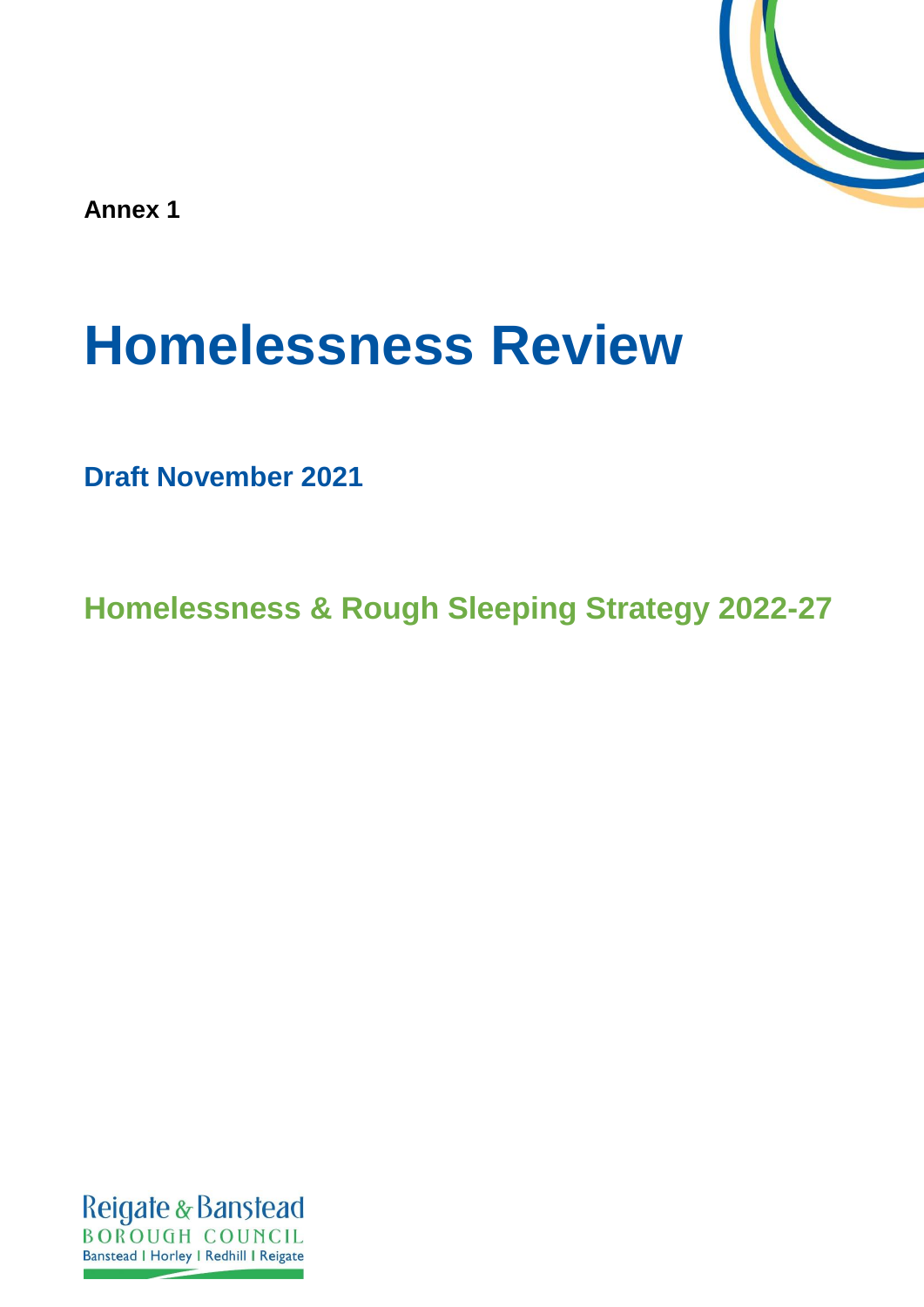# <span id="page-1-0"></span>**Table of contents**

## <span id="page-1-1"></span>**Introduction**

This Homelessness Review is written to accompany the Homelessness and Rough Sleeping Strategy 2022-27. The review examines homelessness in the borough during the last 3-5 years, related issues around affordability and supply of affordable homes. This enables the Council to identify and understand the trends in housing need and homelessness and our response.

Homelessness is caused by multiple factors. This document looks at levels of homelessness within the context of the wider housing market, the costs of market homes, private rented properties as well as the maximum levels of benefit paid towards housing costs.

Much of the data around homelessness is taken from the introduction of the Homelessness Reduction Act 2017 (HRA), enacted April 2018. This significantly changed our duties and the amount of information available at each stage of an applicant's housing journey. This also means it is not possible to compare outcomes between the old and new legal duties.

## **Terminology**

The Homelessness Reduction Act 2017 (HRA) introduced new processes and terminology for the way local authorities manage homelessness applications. The data in this document is presented in terms of 'duties'. These terms are explained briefly below.

#### **Prevention Duty**

Anyone can approach the Council for housing advice and assistance. A prevention duty applies when the Council is satisfied an applicant is eligible and threatened with homelessness within 56 days. This duty triggers co-production with the applicant of a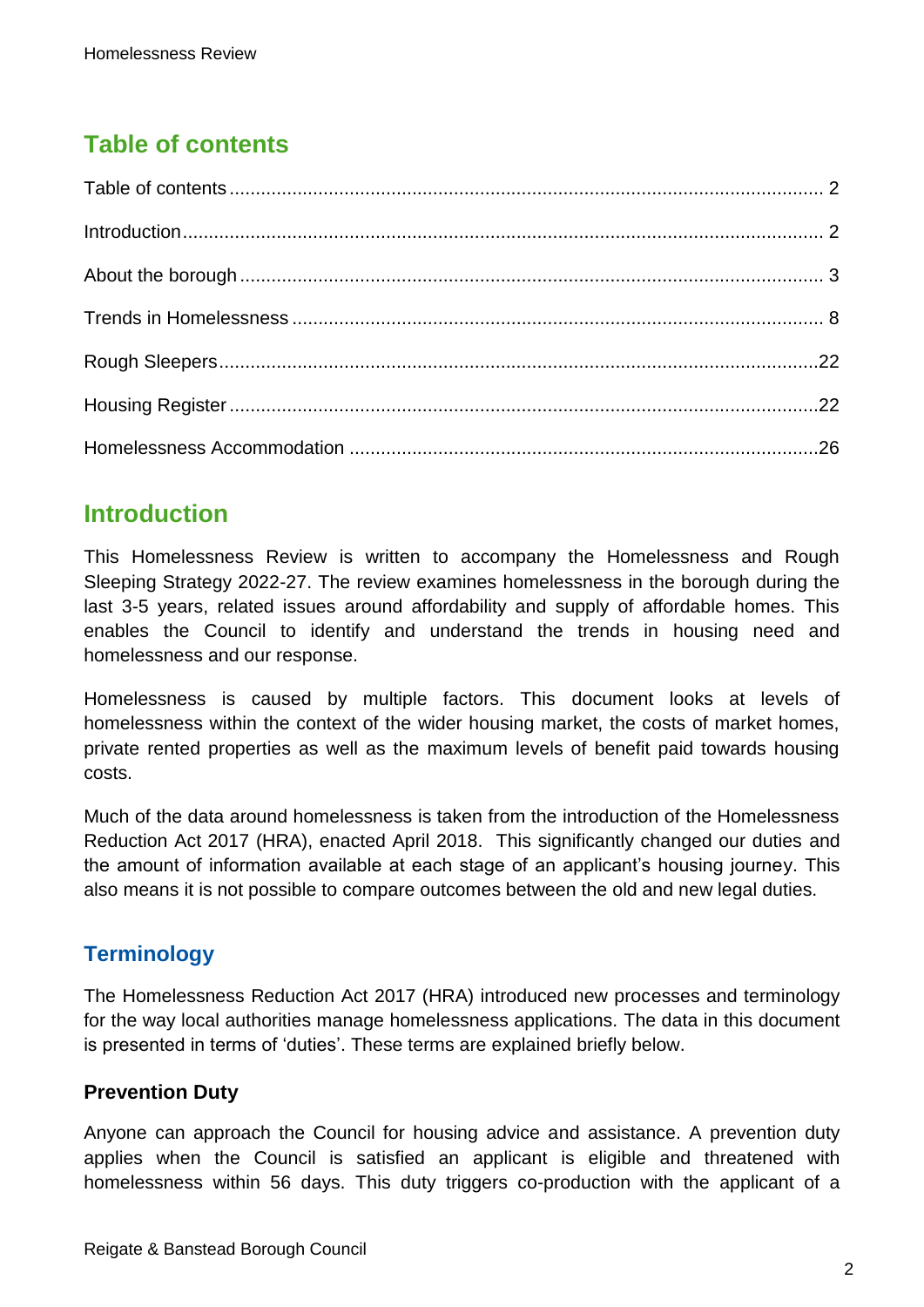personalised housing plan (PHP) and casework including a variety of activities to prevent that an applicant becoming homeless. The prevention duty ends:

- If the prevention activities remove the homelessness threat
- After 56 days if the applicant becomes homeless
- If the applicant refuses an offer of suitable accommodation

#### **Relief Duty**

This duty applies when the Council is satisfied an applicant is eligible and is homeless. The Council has a duty to assess and provide a PHP. The duty ends:

- If the relief help works and the applicant is no longer homeless
- If suitable accommodation is available for six months
- If the applicant deliberately and unreasonably refuses to cooperate
- If the applicant refuses a suitable offer of accommodation

#### **Main Duty**

The 'main' duty is defined in section 193 Housing Act 1996 and applied to priority need applicants only, but they are excluded from the full duty if they:

- Deliberately and unreasonable refused to co-operate, in this case they are still entitled to a 'final offer' of a 6 month private sector tenancy
- Refuse a final offer of suitable accommodation at the relief stage

# <span id="page-2-0"></span>**About the borough**

## **Population**

According to the 2016 mid-year population estimates, Reigate & Banstead has a population of 145,648. This has increased by 5.7% since mid-2011. The population of Reigate & Banstead is 35% higher than the average of the other districts and boroughs in Surrey. The gender of the population is split fairly evenly between males and females and the 2011 Census showed that 85% of the population is classified as white British.

#### **Income and employment**

The claimant count of those aged 16-64 required to look for work in England was 5.5% of the population according to the Office for National Statistics in August 2021. Within Surrey 23,615 claimants were seeking employment accounting for 3.2% of the working population. The borough rate stood at 3,145 claimants or 3.5% of the local population and is joint third highest in the county, although still below the England average. In the UK the average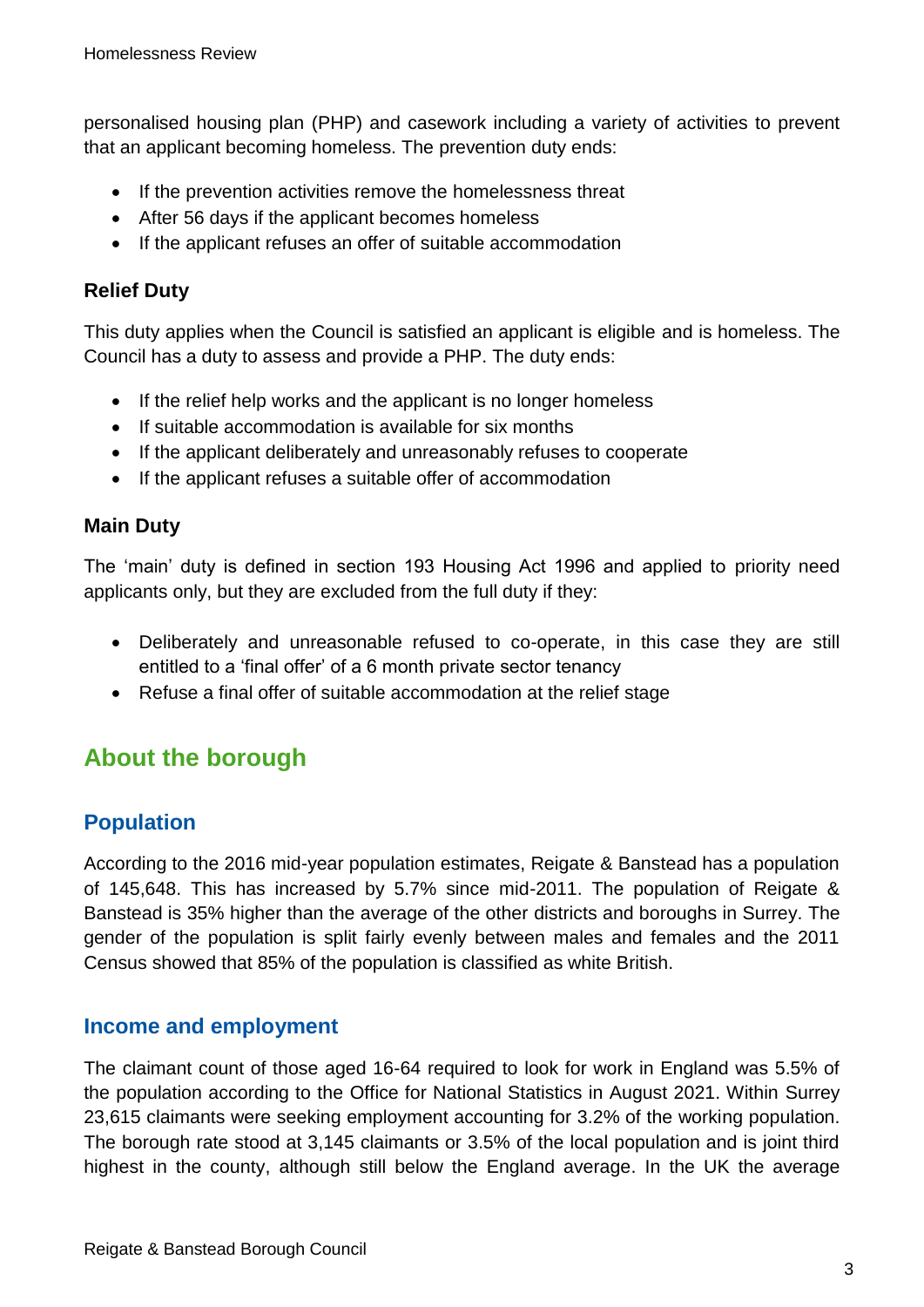resident income was £25,780 in 2020. The median borough resident earned income was recorded as £32,310. This is above the Surrey median earned average of £30,896 and higher than the South East and UK averages.

## **Deprivation**

The borough has low levels of income deprivation although this masks differences within the borough. In Reigate & Banstead 6.7% of the population was income deprived in 2019 according to the Department for Levelling up Housing and Communities statistics. Of the 316 local authorities in England, the borough is ranked 273rd most income-deprived. Looking more closely at the 86 neighbourhoods in the borough, Merstham was amongst the 20 percent most income-deprived in England.

## **The Local Housing Market**

Whilst some caution should be applied to current figures available on tenure as they are based on 2011 Census data, they provide a guide. It is worth noting, the Council had no housing stock in 2011, we can assume this option was selected in tenure in error by respondents. The Census 2021 is likely to show a small shift between tenures, perhaps with a slight increase in numbers of private rented homes reflecting the upwards shift in average age of households buying a first home, the impacts of changing mortgage lending practices and the rising cost of market sale homes.

| Owned<br>outright | Owned with<br>mortgage /<br>loan | <b>Shared</b><br>ownership | <b>Rent from</b><br>council | Other<br>social<br>rented | Private<br>rented | Living rent<br>free |
|-------------------|----------------------------------|----------------------------|-----------------------------|---------------------------|-------------------|---------------------|
| 33.2%             | 39.9%                            | 1.2%                       | 2.4%                        | 9.5%                      | 12.9%             | 0.9%                |

#### **Table 1: Borough tenure split**

Source: Census 2011, Surreyi

It is also interesting to consider the proportions of different types of property within the borough to understand the supply, the types of properties and related housing costs for those seeking to move or purchase. Again, these figures are extracted from Census 2011 and since this time the borough has delivered additional new build homes, some office conversions have created residential dwellings and some houses will have converted to flats.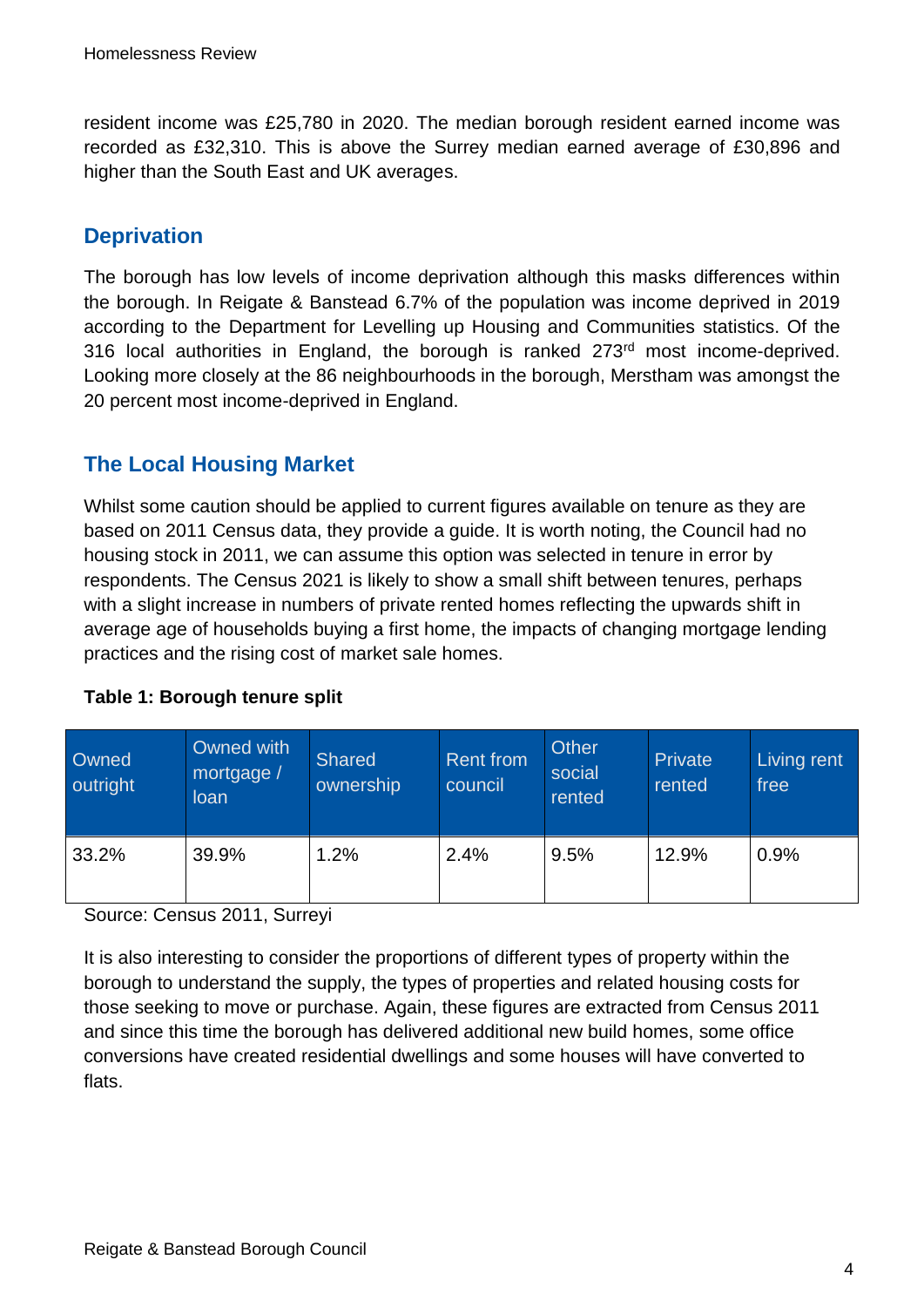#### **Table 2: Borough dwelling types**

| <b>Detached</b> | Semi-<br>detached | <b>Terraced</b> | <b>Flats</b> | Caravan or other<br>mobile or<br>temporary<br>structure |
|-----------------|-------------------|-----------------|--------------|---------------------------------------------------------|
| 28%             | 30%               | 17%             | 24%          | 1%                                                      |

Source: Census 2011, Surreyi

The Land Registry reports in their Price Paid Data that during 2020/21, the average sale value of properties in the borough was £567,685 in quarter 4, having decreased by 4.9 percent during the year. For those buying their first home, most entry level purchases are for flats and maisonettes and some terraced houses which are typically lower value properties. The average flat / maisonette value during this time was £270,330 and average terraced house £418,439.

Housing market affordability is recognised as the most significant challenge facing the housing market and one that has intensified in recent decades. A comparison of median incomes and average house prices shows over 12 times income ratio are needed to purchase.

High market housing costs have also impacted on private rental costs. According to the Valuation Office Agency in 2019 the average median monthly one bedroom rent was £825, two bedroom rent was £1,075, three bedroom rent £1,375 and four bed rent £1,900. Looking at current prices on Rightmove during September 2021, typical rents are now higher. A one bed flat is around £850 a month, two bed flat around £1,200 a month and three bed house around £1,600 a month.

In comparison local housing allowance rates (LHA), which is the maximum benefit paid towards housing costs, are below average private rents. Households facing homelessness tend to have lower incomes therefore face even less choice when entering the private sector market. They can only afford lowest quartile rents and these are in short supply. The borough falls within two Broad Rental Market Areas and this means two different LHA rates have been set geographically.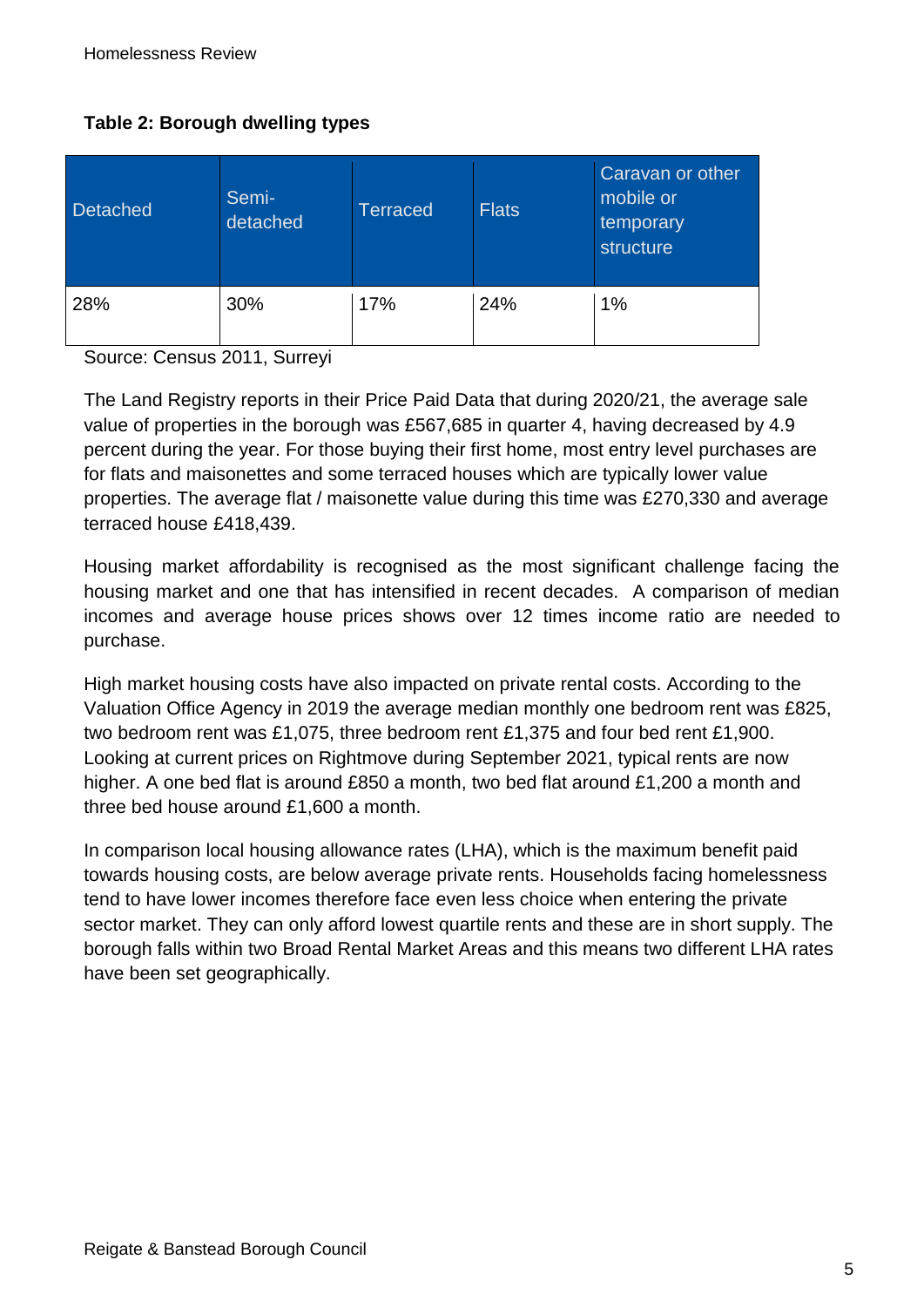|                        | <b>Shared</b> | 1 bed   | 2 bed   | 3 bed     | 4 bed     |
|------------------------|---------------|---------|---------|-----------|-----------|
| <b>Weekly cost</b>     | £101.61       | £172.60 | £218.63 | £276.16   | £356.71   |
| <b>Monthly</b><br>cost | £440.31       | £747.93 | £947.40 | £1,196.69 | £1,545.74 |

**Table 3.1: Borough local housing rates 2021/22 – 1 April 2021 LHA rates Crawley and Reigate**

#### **Table 3.2: Borough local housing rates 2021/22 – 1 April 2021 LHA rates Outer South (North of the borough including Preston)**

|                        | <b>Shared</b> | 1 bed   | 2 bed     | 3 bed     | 4 bed     |
|------------------------|---------------|---------|-----------|-----------|-----------|
| <b>Weekly cost</b>     | £103.56       | £201.37 | £253.15   | £316.44   | £399.29   |
| <b>Monthly</b><br>cost | £448.77       | £872.60 | £1,096.98 | £1,371.24 | £1,730.26 |

## **Discretionary Housing Payments**

Discretionary Housing Payments (DHP) are administered by the Housing Benefit team with many applications made by applicants supported by Housing Services. The funding is used to prevent homelessness and bridge affordability gaps of households experiencing financial difficulty. Normally DHP funding is set at 0.1% to 0.2% of expenditure. Since 2010 there have been funding increases in recognition of the impacts of welfare reform. Unfortunately, the additional funding is being phased out. The table below shows DHP funding has increased each year generally. Typically, households assisted by the Housing Team account for up to half of DHP spend annually.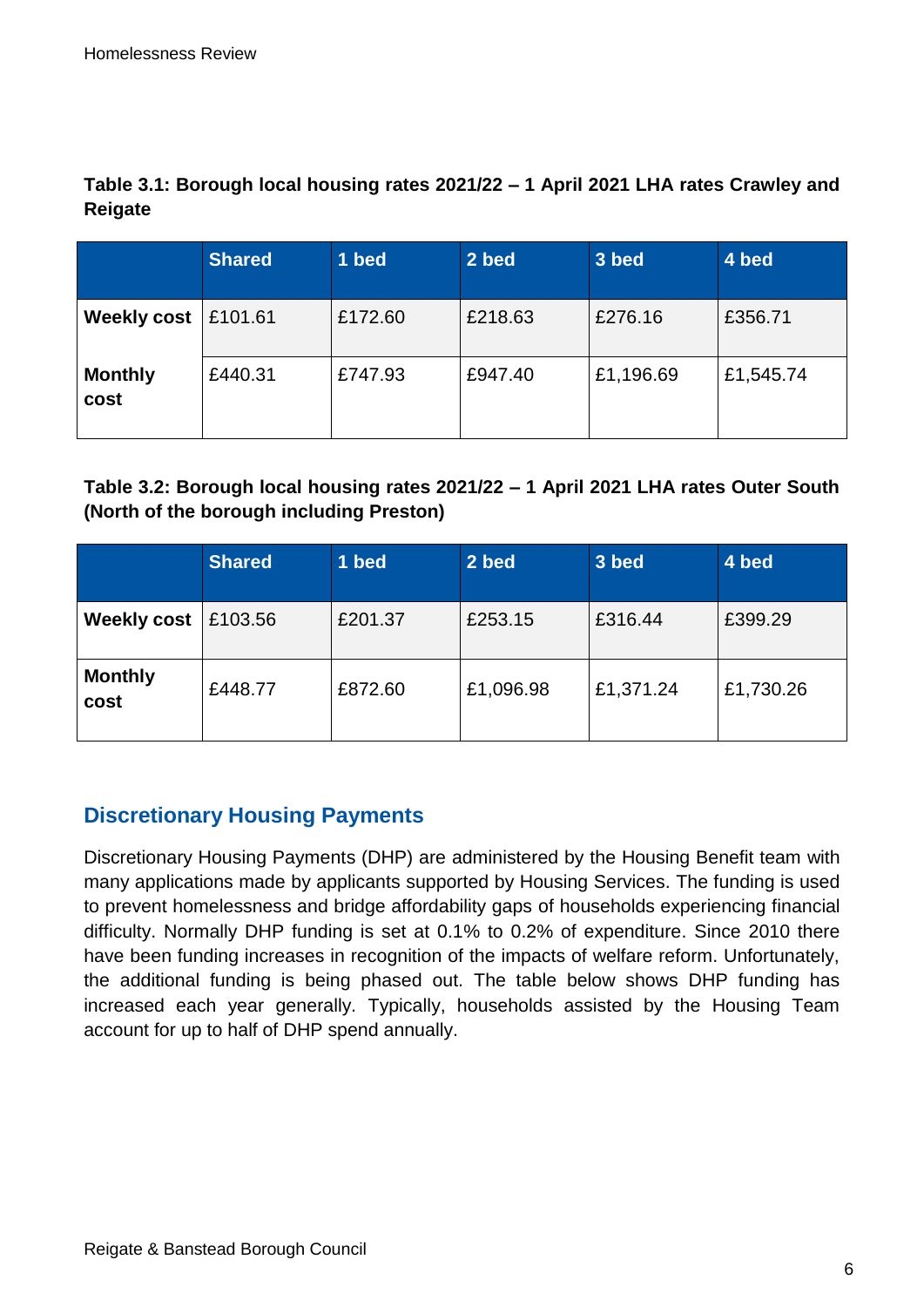| Year    | <b>Total DHP fund</b> | <b>Total Spend</b> |
|---------|-----------------------|--------------------|
| 2020-21 | £340,034              | £286,767           |
| 2019-20 | £268,903              | £265,255           |
| 2018-19 | £253,984              | £229,604           |
| 2017-18 | £271,256              | £265,491           |
| 2016-17 | £185,815              | £185,463           |

#### **Table 4: Discretionary Housing Payment budget**

#### **New Housing Delivery**

The Council has a housing target to deliver at least 6,900 dwellings over the local plan period (2012-2027) averaging at 460 net dwellings per annum. Since 1st April 2012, 4,922 net dwellings have been completed equating to an annual average of 547 per year.

The Council's Local Plan has a target to deliver 1,500 affordable homes over the Plan period, as part of the overall delivery of additional homes. This averages at 100 net affordable dwellings per year. Between 2012/13 and 2020/21 a total of 918 affordable homes were completed, this target is on track.





All the affordable units delivered to date are based on a tenure mix of 40 percent social / affordable rented homes and 60 percent shared ownership. To date, 45 percent of completions (413 homes) are for social / affordable rented homes and 55 percent (505 homes) shared ownership. This tenure mix was revised in 2020 to 60% social / affordable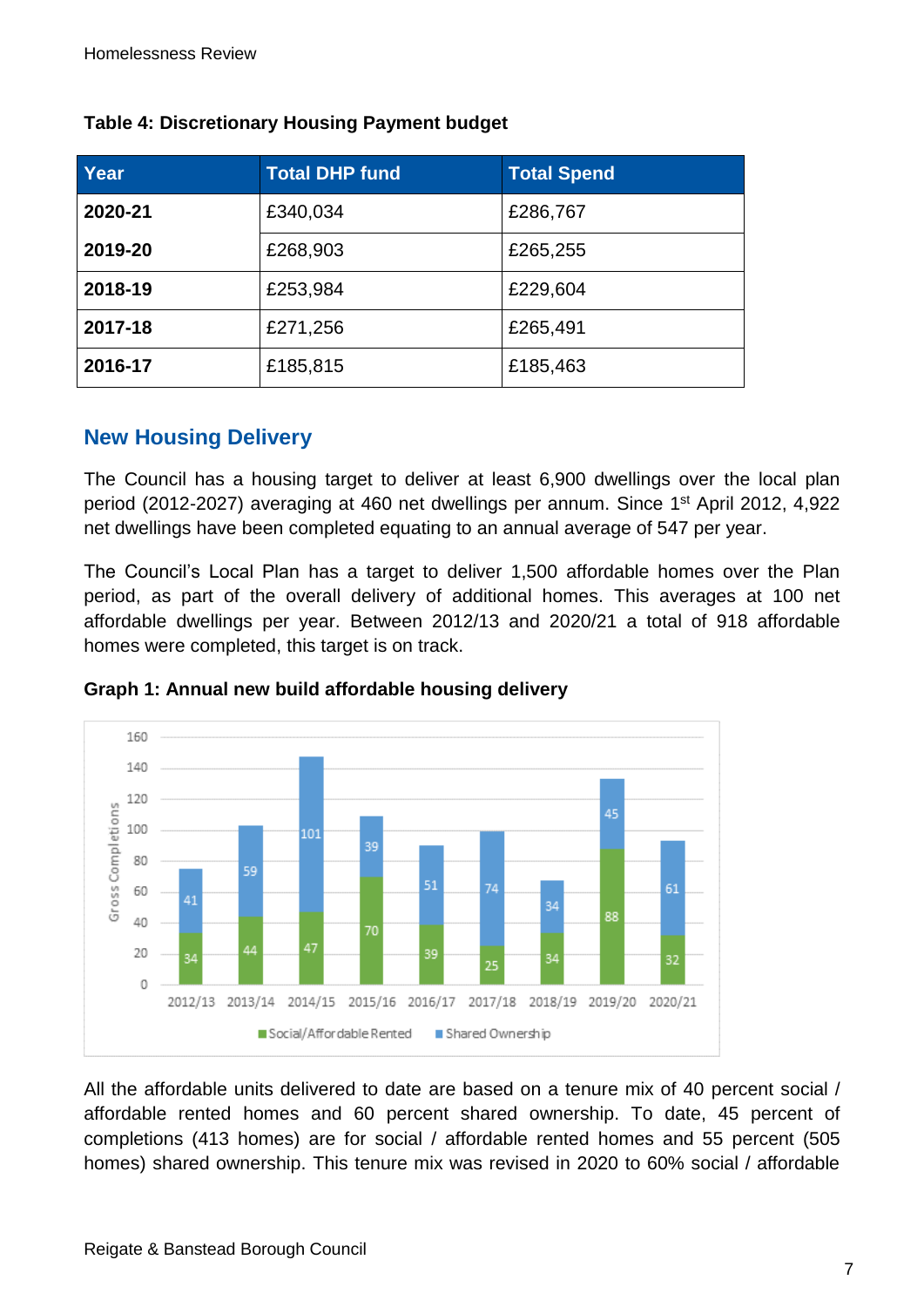rented and 40% shared ownership reflecting changing needs and affordability challenges in the borough. Sites based on the revised mix have yet to be delivered.

# <span id="page-7-0"></span>**Trends in Homelessness**

#### **Homelessness Reduction Act**

The Homelessness Reduction Act (HRA), enacted April 2018, placed new legislative requirements on local authorities and extended many of the duties and responsibilities on local authorities set out in the Housing Act 1996. The legislative changes, which built upon the homelessness prevention approach already adopted by the team, are fully embedded into the Housing Service. New software was installed to better support our strong casework approach and enable the team to manage the additional administration burden of the Act. The team implemented new practices, changed its structure, and expanded to manage the duties and administration. A revised team structure is in place with a Prevention Team managing all initial housing enquiries, advice and homelessness prevention duties. The Relief Team provides overlap with the Prevention Team and in addition handles all homelessness relief and main duty cases.

#### **Homelessness applications**

The Housing Team carried out a total of 1,530 initial assessments of homeless households during 2018-2021. In reality a higher number of applicants contacted the Team, but not all contacts led to an application as many were resolved with advice and signposting. The graph below shows a breakdown of the duties.

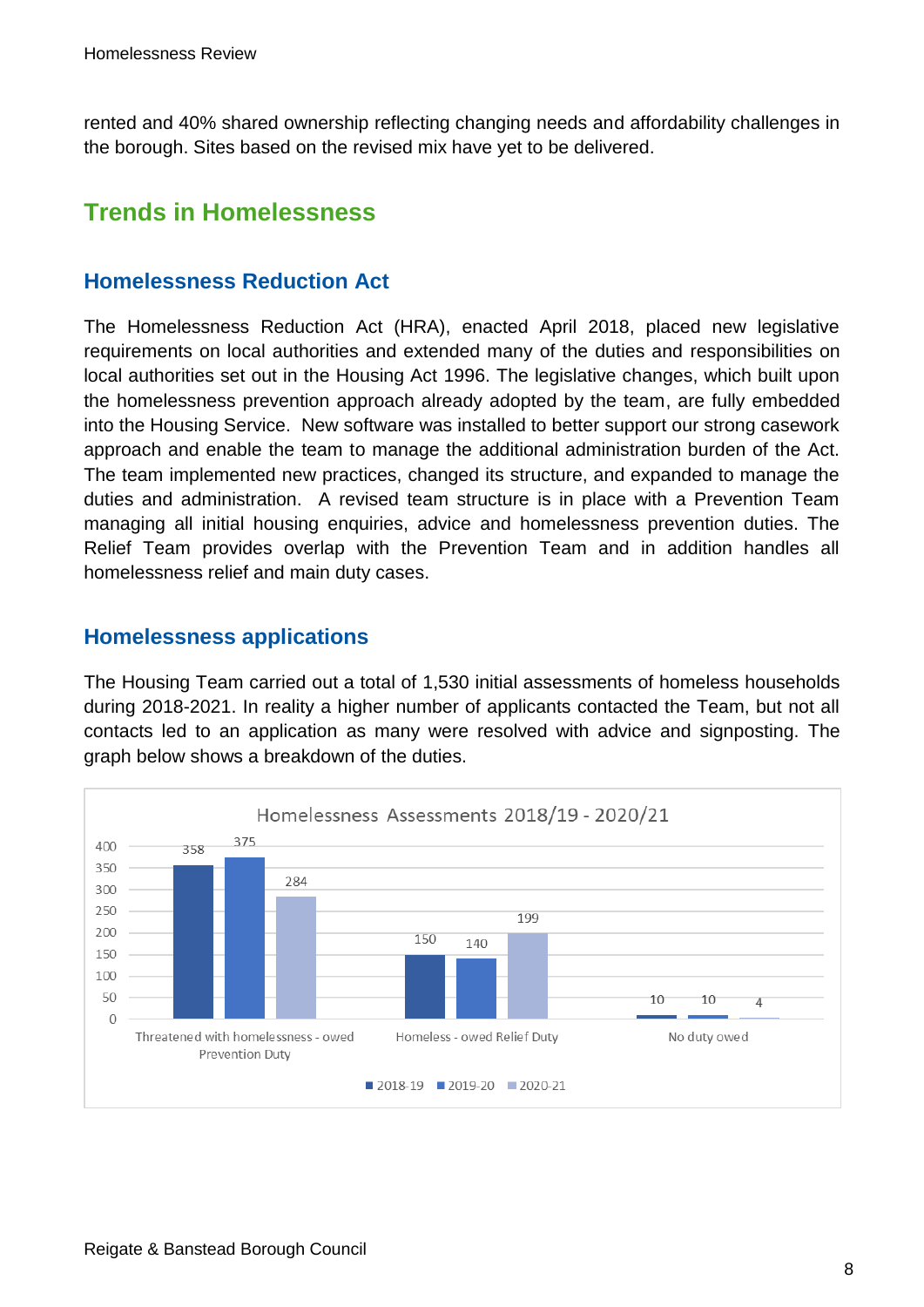The number of initial assessments for both prevention and relief duties remained broadly consistent over 2018-2020. However, there were slight changes in 2020-21, where initial assessments declined for Prevention duties and increased for relief duties.

#### **Homelessness & support needs**

Since the introduction of the HRA, the proportion of households reporting support needs has been consistently high in comparison to those with no support needs.



Since 2019, the proportion of households reporting complex needs, defined as multiple support needs, who require more support has risen. This has added pressure on the Housing Teams and other partners to deliver more support and to source and provide appropriate accommodation.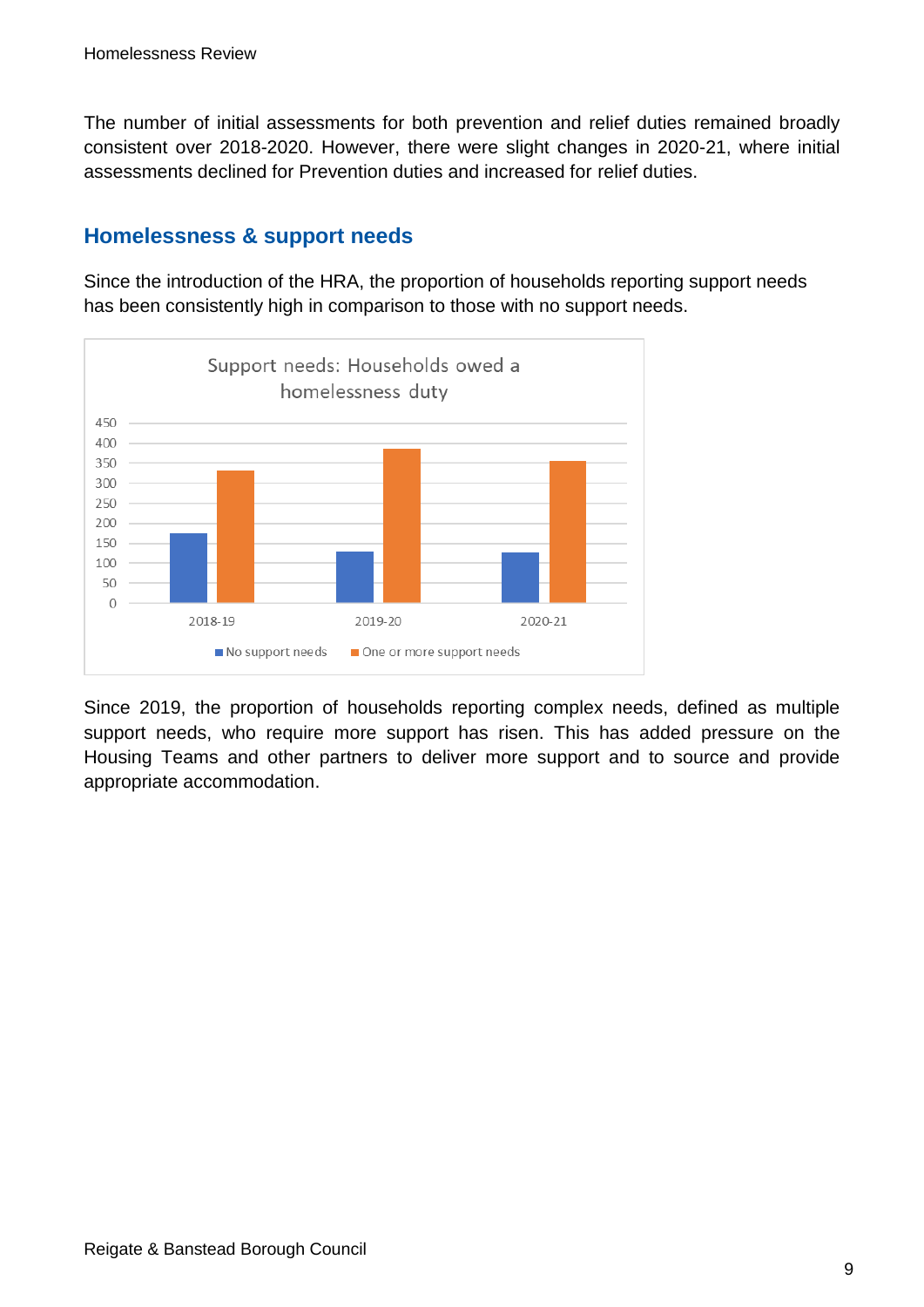

The graph above collates the most common support needs recorded during 2018-21. Over 3,200 support needs were identified by applicants. Mental ill-health is the most common single need accounting for 20 percent of all needs. This is followed by physical ill health or disability, and thirdly by risk of or having experienced domestic abuse, both of which account for 11 percent of needs. However, when you collate the two interconnected needs of having a history of rough sleeping and history of repeat homelessnes this becomes the second most common support need. Further analysis shows the combined sustance misuse groups, become one of the five most common support needs. The reality is that many applicants experience multiple needs and mental ill health unlies many other related support needs.

#### **Homelessness and Age**

More than half of all applicants owed a prevention or relief duty between 2018-21 fall into the 25-44 age group. Around an equal number of applicants fall into the 18-24 and 45-74 groups. This indicates homelessness tends to affect working age households, often with children.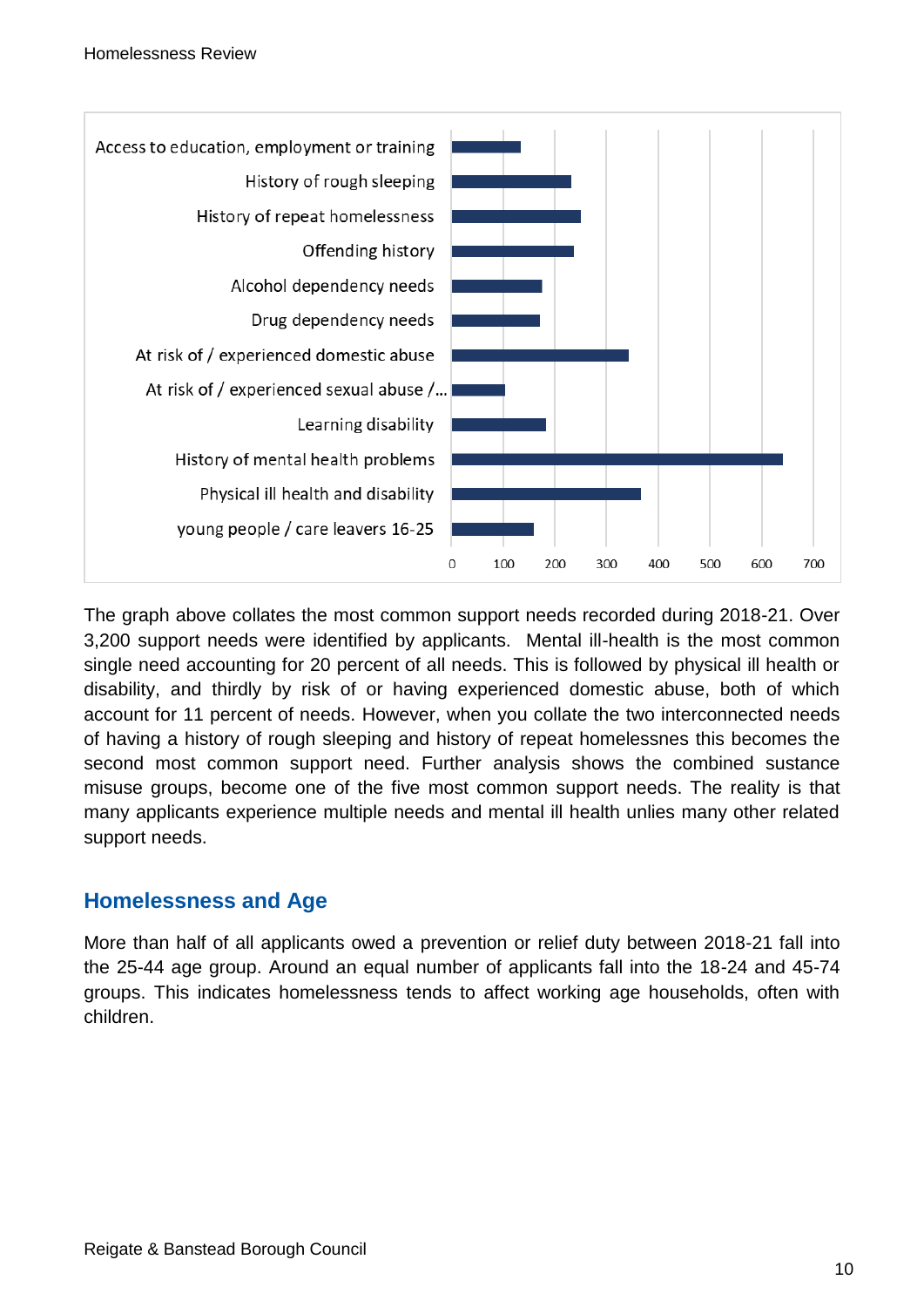

## **Homelessness and ethnicity**



The most common ethnicity of the main applicant owned a housing prevention or relief duty is White. In comparison to the last Homelessness Strategy, there has been a one percent increase in the proportion of White main applicants and a 4% decrease of Black applicants. The percentage of Asian applicants has remained the same with a decrease in acceptances from all other ethnic groups. This largely reflects the borough's overall ethnicity.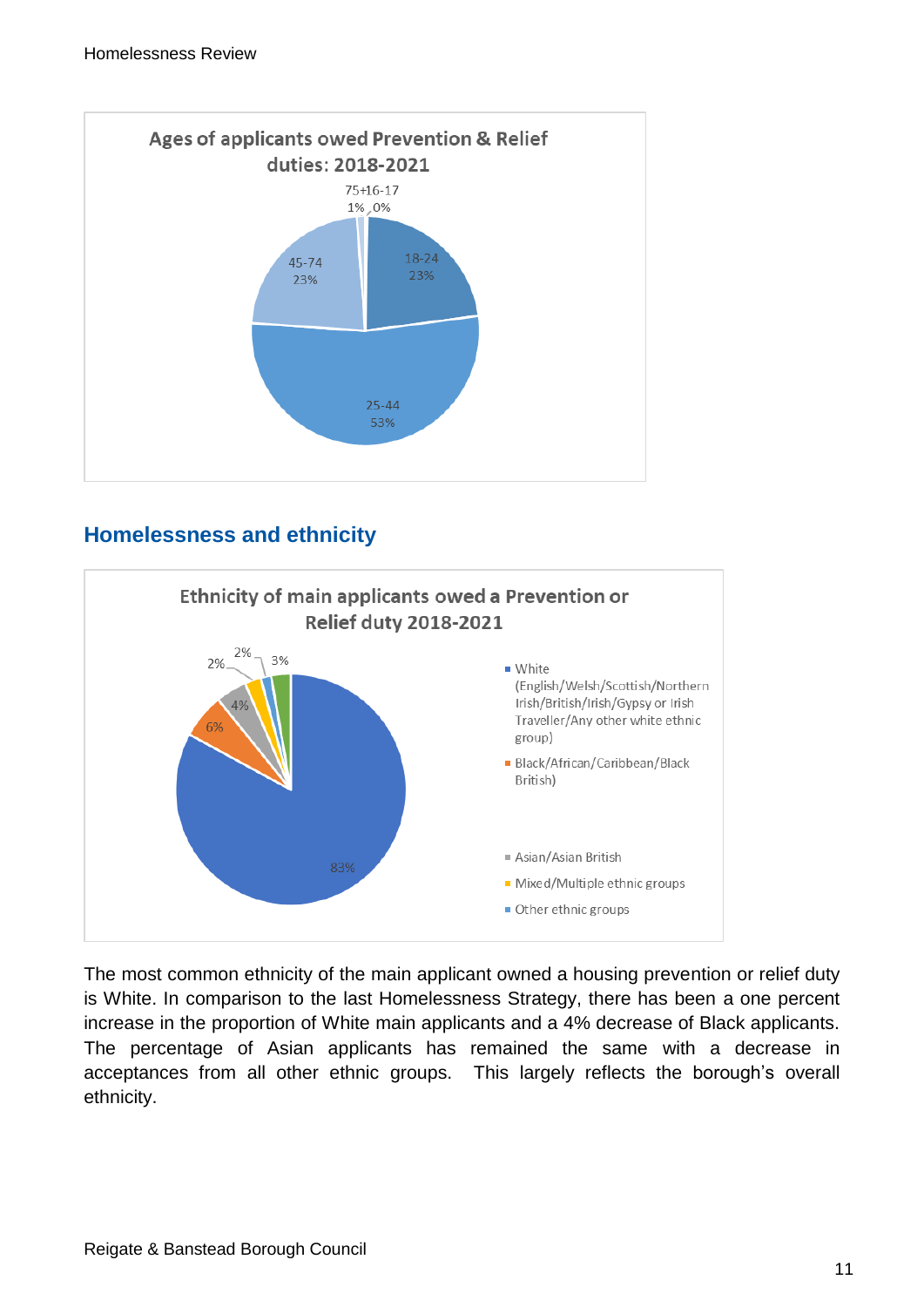#### **Homelessness & sexual identification**

Understanding the specific housing issues facing the LGBTQ+ community helps to shape the advice, assistance, and accommodation options available. The following basic data has been recorded through the quarterly homelessness data collection to government.

| <b>Sexual Identification</b> | 2019-20 | 2020-21 |
|------------------------------|---------|---------|
| <b>Heterosexual/Straight</b> | 450     | 431     |
| Homosexual<br>(Gay/Lesbian)  | 8       | 6       |
| <b>Other</b>                 | 15      | 10      |
| Prefer not to say            | 43      | 42      |

**Table 5: Sexual identification of homeless applicants**

Between 2019-21, a total of 88% of applicants owed a prevention or relief duty identified as heterosexual / straight and 1% as homosexual (Gay/Lesbian). The remaining, 8% of applicants chose not to disclose, with 3% selecting 'Other'.





Although difficult to draw trends from such a short time period, in the two years up to the Pandemic the employment status of applicants was stable. This reflects the overall employment market in the borough in which there is high employment. But as the graph above shows, there was a significant increase in the proportion of applicants with an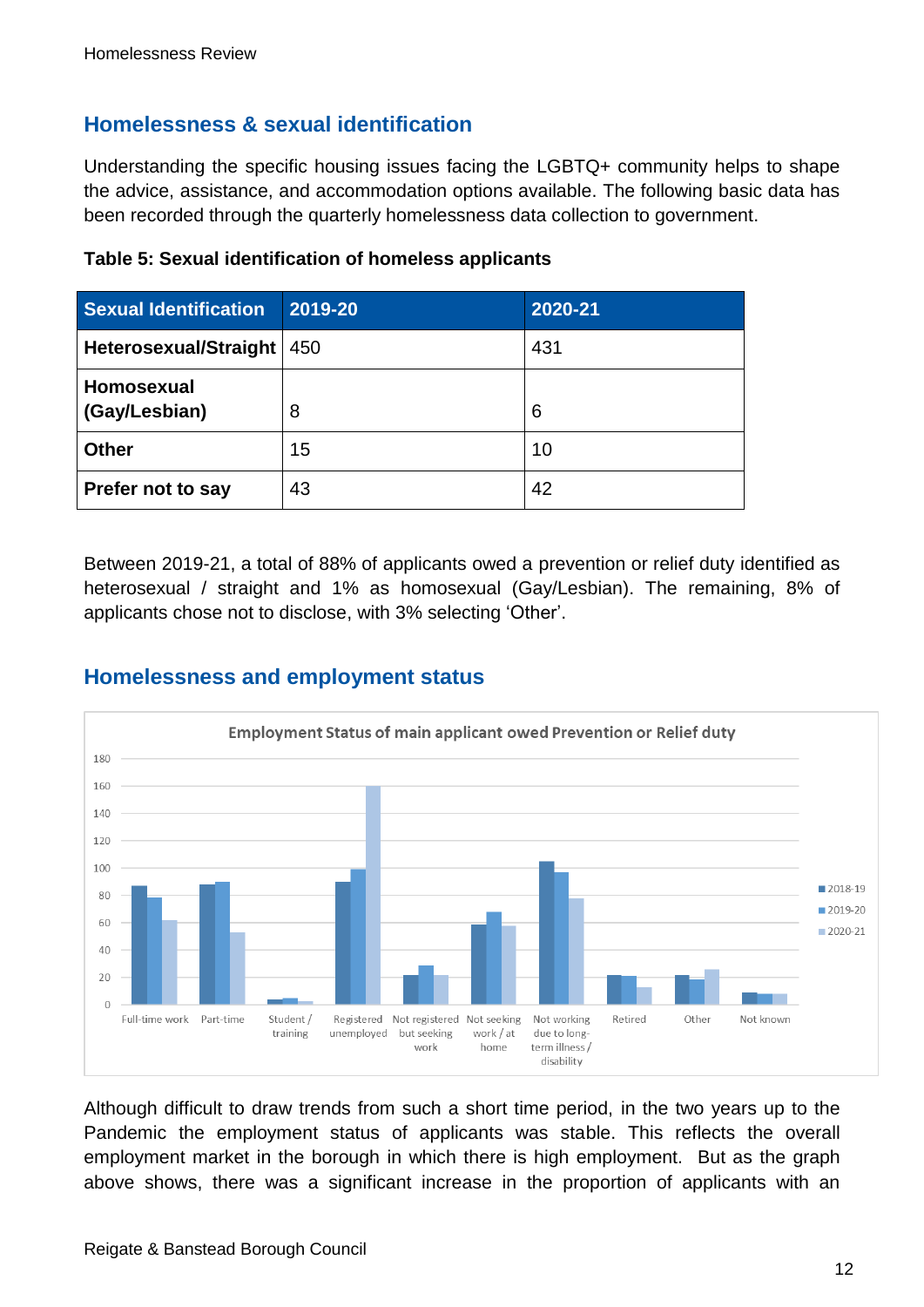unemployed status in 2020-21. This reflects the economic impacts of the Pandemic during this time as many workers were made redundant. This is anticipated to be a temporary situation and already the employment market appears to be recovering in many sectors.

Looking closely at the data, we can see that the numbers of applicants not working due to a long-term illness or disability is relatively high. This corresponds with the numbers of households owed a housing duty reporting a support need related to physical ill health and disability and the numbers overall reporting one or more support needs.



### **Homelessness and household composition**

Overall single people account for 50 percent of all prevention and relief duty acceptances. Looking in more detail, at the prevention duty stage, slightly more single females (236) were owed a duty than males (209), but this switches at the relief duty stage to a higher number of single males (233) owed a duty than females (101). This change correlates with the data recorded about the accommodation status of households at the relief duty stage which shows increases in discharges from institutions, no fixed address and rough sleeping which tend to be more common situations for men than women. We also know a high proportion of households experience multiple support needs and that single people with complex needs continue to experience housing instability due to a lack of medium to high support accommodation and outreach housing support.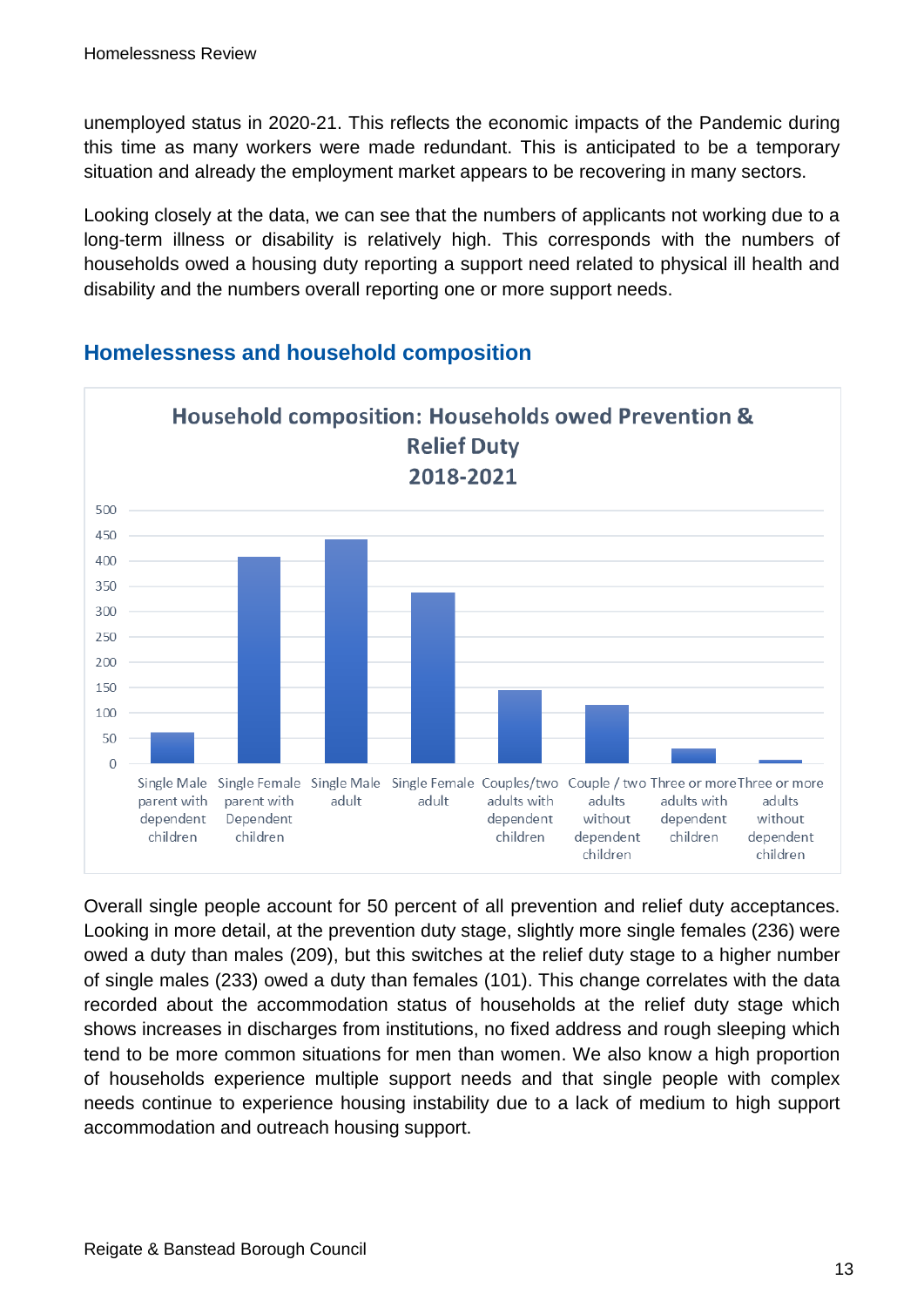The next largest household type accepted for a relief duty is single female parents with dependent children households at 26 percent. This correlates with data around non-violent relationship breakdown and domestic abuse and societal trends on caring responsibilities.

#### **Causes of Homelessness**

The main cause of homelessness at the point of first contact with the Housing Team has changed over the years from end of a private rented tenancy being the most common cause prior to the HRA, to family / friend evictions being the most common cause. This also correlates with the increase in prevention and relief Duties owed to single people and rising housing costs.

| <b>Cause of threat of</b><br>homelessness    | 2018-19                 | 2019-20        | 2020-21        | <b>Total</b> |
|----------------------------------------------|-------------------------|----------------|----------------|--------------|
| <b>Family / friends eviction</b>             | 87                      | 105            | 121            | 313          |
| End of private rent<br>assured shorthold     | 93                      | 95             | 68             | 256          |
| <b>Other</b>                                 | 85                      | 61             | 30             | 176          |
| <b>End of social tenancy</b>                 | 30                      | 42             | 12             | 84           |
| Non-violent relationship<br>breakdown        | 28                      | 27             | 24             | 79           |
| <b>Domestic abuse</b>                        | 18                      | 25             | 21             | 64           |
| <b>Supported Housing</b><br>eviction         | $\overline{7}$          | 10             | 5              | 22           |
| End of non-assured<br>shorthold private rent | $\overline{\mathbf{4}}$ | $\overline{7}$ | 6              | 17           |
| Other violence /<br>harassment               | $\overline{\mathbf{4}}$ | 3              | $\overline{2}$ | 9            |

#### **Table 6: Prevention Duty reason for risk of homelessness**

Source: Reigate and Banstead BC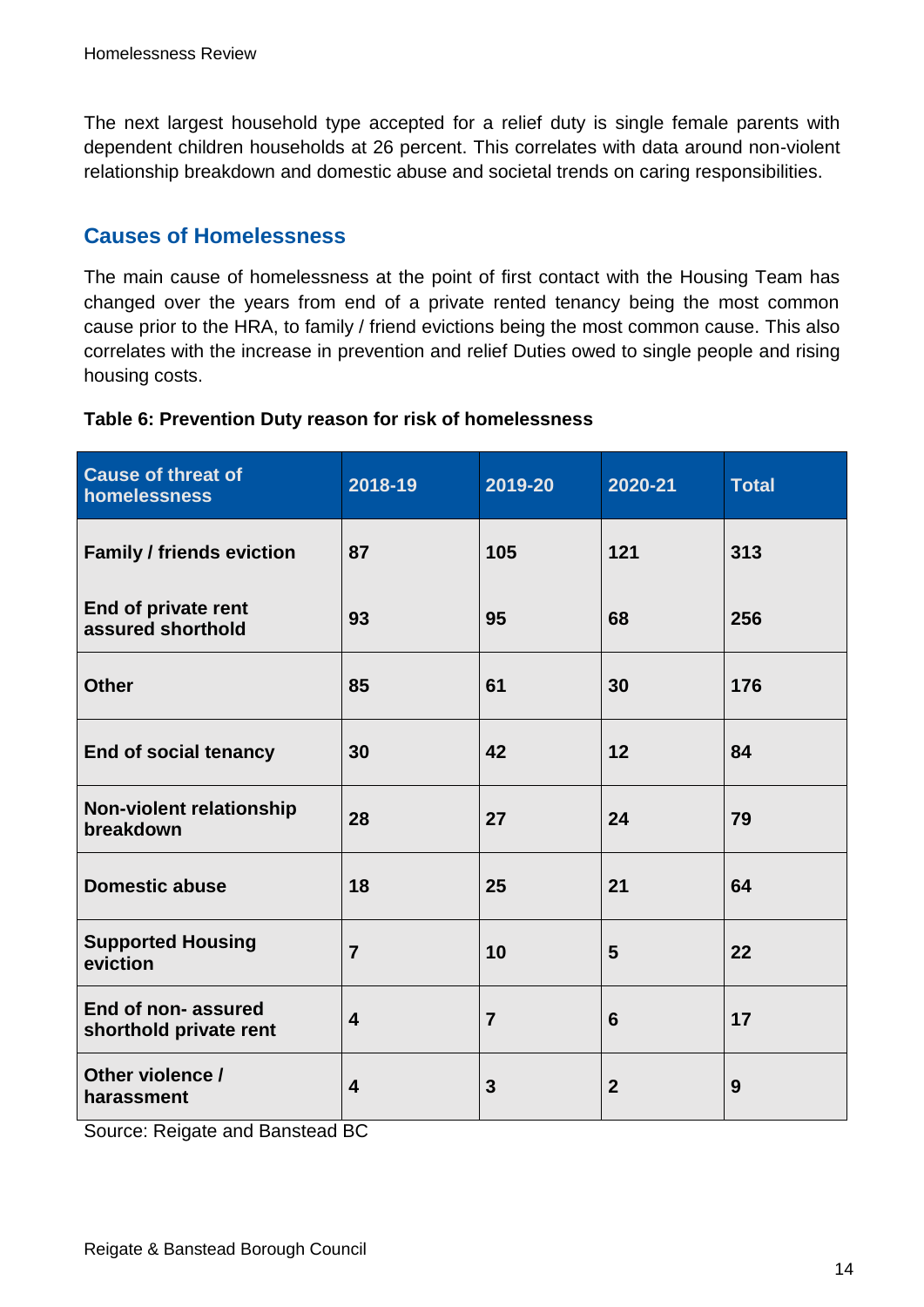Table 6 above shows the main causes of homelessness at the point a homelessness prevention duty is accepted. Family / friend eviction is the most common cause, followed by the end of a private rented assured tenancy. Whilst the 'other' category features strongly in years 2018-20 the numbers have declined year on year, reflecting changes in the categorisation of cases. Examples of 'other' causes include unaffordability, loss of tied accommodation, social tenancy succession cases, property guardians and mortgage repossessions. Putting the 'other' category aside, the third most common reason for threat of homelessness is the end of a social housing tenancy.

| <b>Cause Relief Duty</b>                               | 2018-19         | 2019-20          | 2020-21        | <b>Total</b> |
|--------------------------------------------------------|-----------------|------------------|----------------|--------------|
| <b>Family / friends eviction</b>                       | 33              | 34               | 60             | 127          |
| <b>Domestic abuse</b>                                  | 30              | 25               | 33             | 88           |
| <b>Other</b>                                           | 32              | 21               | 24             | 77           |
| End of private rent<br>assured shorthold               | 20              | 17               | 10             | 47           |
| <b>Supported Housing</b><br>eviction                   | 11              | 15               | 20             | 46           |
| <b>Non-violent relationship</b><br>breakdown           | $\overline{7}$  | 9                | 21             | 37           |
| <b>End of social tenancy</b>                           | $\overline{7}$  | 9                | 9              | 25           |
| Other violence /<br>harassment                         | $6\phantom{1}6$ | $\boldsymbol{2}$ | 8              | 16           |
| Left institution with no<br>accommodation<br>available | $\mathbf{3}$    | 5                | $\overline{7}$ | 15           |
| End of non-assured<br>shorthold private rent           | 1               | $\mathbf{3}$     | $\overline{7}$ | 11           |

| Table 7: Households owed a Relief Duty by reason for risk of homelessness |  |  |
|---------------------------------------------------------------------------|--|--|
|---------------------------------------------------------------------------|--|--|

Source**:** Reigate & Banstead BC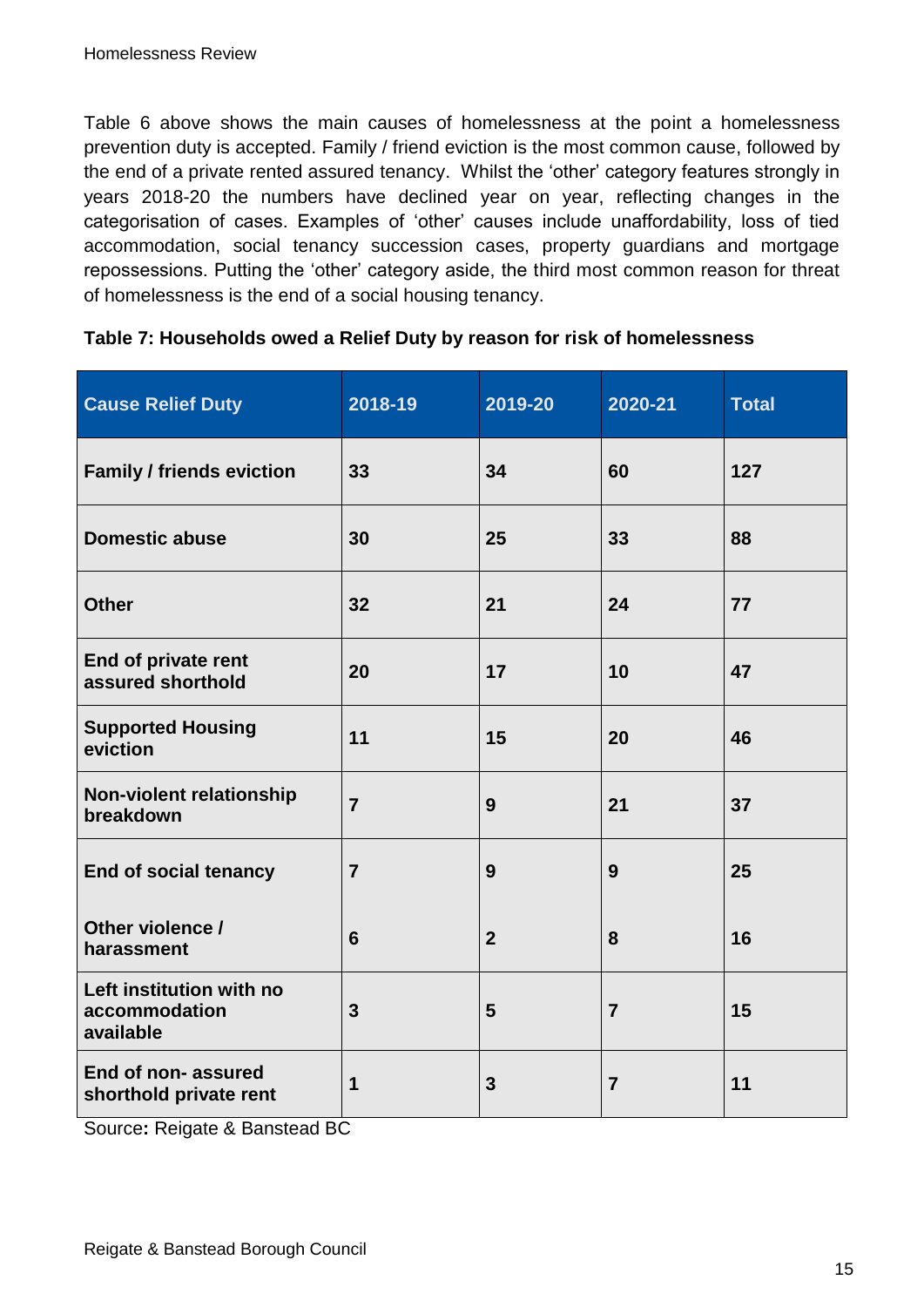In terms of cause of homelessness at the relief duty acceptance stage, the most common cause remains family / friend eviction. At this point domestic abuse as a cause becomes the second highest reason. Putting aside homeless cause classified as 'other', the loss of an assured shorthold tenancy is the third most common reason. Overall, the reduction in numbers owed a duty transferring through from the prevention duty to the relief duty reflects the intensive casework undertaken by the Homelessness Prevention Team who negotiate with family / friends, private landlords to enable households to remain for the foreseeable future or to secure enough time to make a planned move.

| <b>Accommodation type:</b><br><b>Prevention Duty</b> | 2018-19 | 2019-20 | 2020-21 | <b>Total</b> |
|------------------------------------------------------|---------|---------|---------|--------------|
| <b>Private rented</b>                                | 145     | 138     | 87      | 370          |
| <b>Living with family</b>                            | 102     | 120     | 125     | 347          |
| <b>Social rented sector</b>                          | 44      | 46      | 16      | 106          |
| <b>Living with friends</b>                           | 33      | 39      | 33      | 105          |
| <b>Other category</b>                                | 25      | 23      | 20      | 68           |

| Table 8: Accommodation type occupied at time of prevention duty |  |  |
|-----------------------------------------------------------------|--|--|
|-----------------------------------------------------------------|--|--|

Source: Reigate & Banstead BC

The type of accommodation occupied at the point a prevention duty is accepted for a household reflects the cause of homelessness. The table above captures the main types. Extremely small numbers of prevention cases are homeowners, from institutions, from refuges, temporary accommodation or national asylum seeker accommodation.

#### **Table 9: Accommodation type at time of relief duty acceptance**

| <b>Accommodation type:</b><br><b>Relief Duty</b> | 2018-19 | 2019-20 | 2020-21 | <b>Total</b> |
|--------------------------------------------------|---------|---------|---------|--------------|
| <b>Living with family</b>                        | 35      | 41      | 55      | 131          |
| No fixed abode                                   | 24      | 17      | 23      | 64           |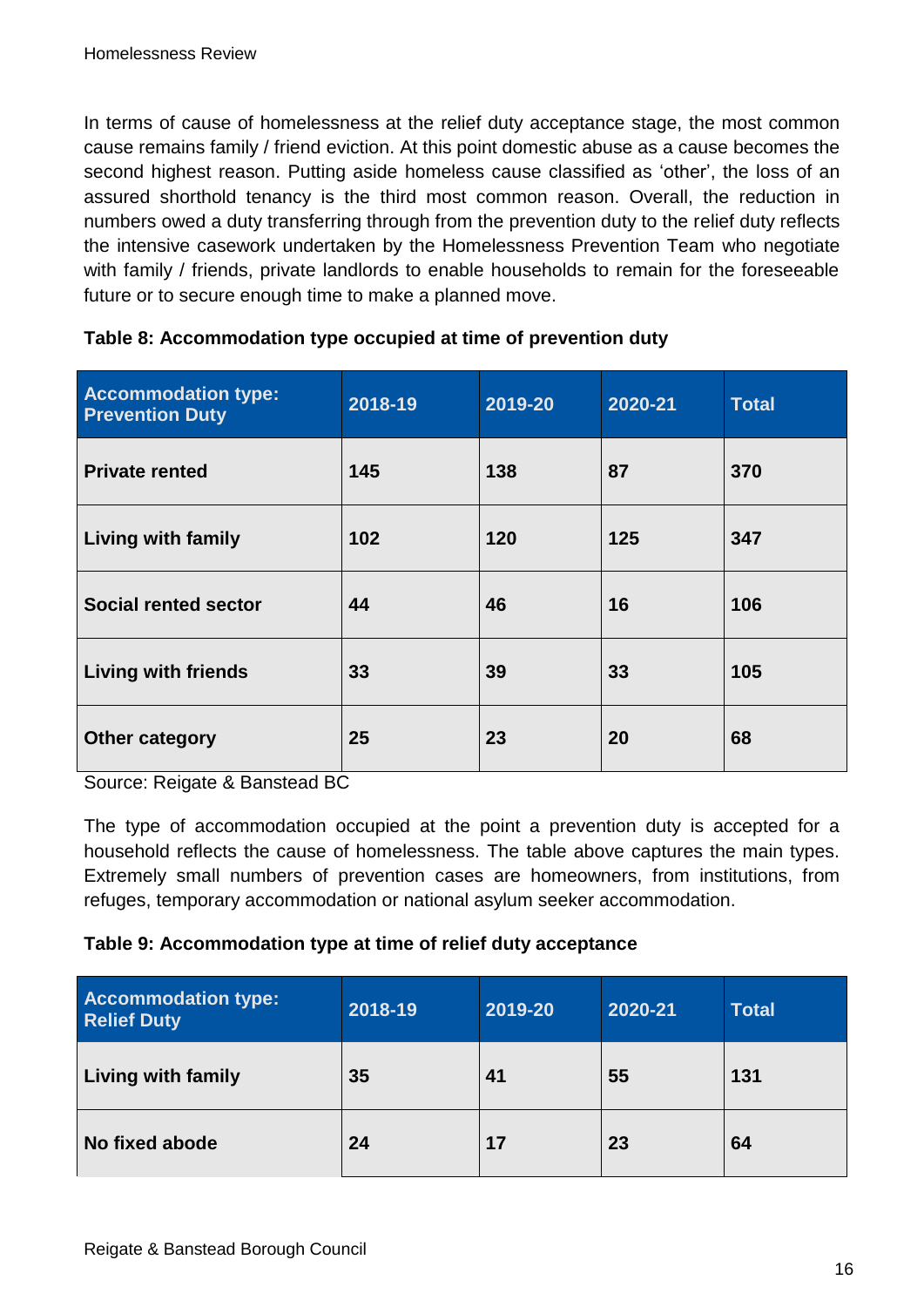| <b>Private rented</b>                 | 20 | 15 | 19 | 54 |
|---------------------------------------|----|----|----|----|
| <b>Social rented sector</b>           | 10 | 15 | 23 | 48 |
| Homeless on leaving an<br>institution | 10 | 11 | 22 | 43 |
| <b>Refuge</b>                         | 18 | 10 | 11 | 39 |
| <b>Rough Sleeping</b>                 | 4  | 13 | 21 | 38 |
| <b>Living with friends</b>            | 15 | 13 | 9  | 37 |

Source: Reigate & Banstead BC

As Table 9 above shows, the living arrangements of households owed a relief duty is different from those at the prevention duty stage. This reflects the different circumstances and acute housing need of households at this stage. At the relief stage, we can see higher proportions of applicants coming from insecure housing or without accommodation. The numbers of people at risk of or rough sleeping is higher.

#### **Homelessness duty outcomes**



As the graph above shows, for 51 percent of prevention cases their housing issue was resolved by securing alternative accommodation. A good proportion (16 percent) of households are also assisted to remain in their existing homes which is the preferred outcome for many applicants. This is achieved through negotiation with landlords, family and friends, but also by helping with budgeting and money advice to support households to manage financial difficulties which may be impacting on housing affordability. The graph also shows that for 15 percent of cases the duty elapsed and there was no further action.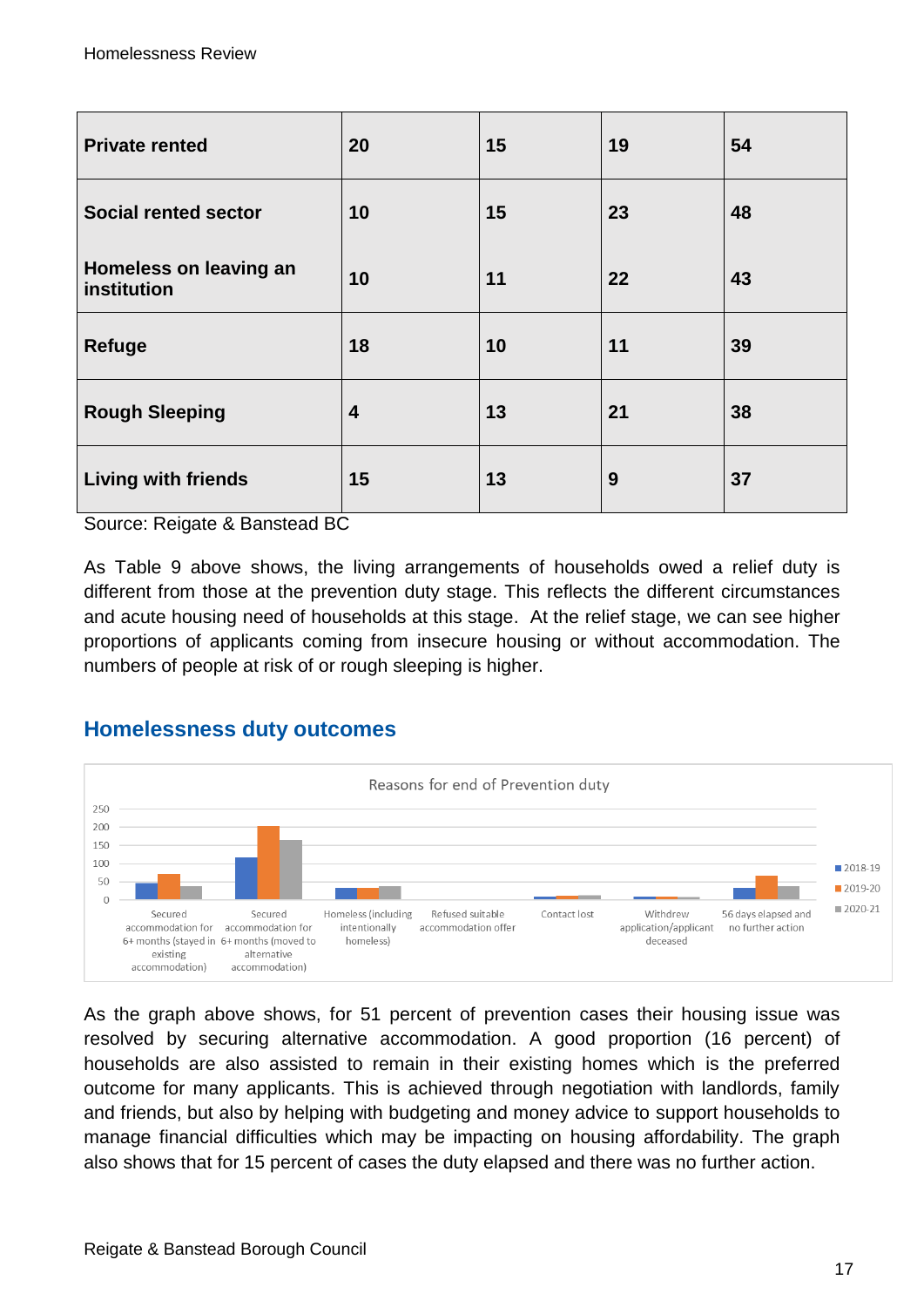

The graph above shows that most households assisted to prevent their homelessness secured or remained in private rented accommodation highlighting the importance of this tenure. A high number of new tenancies and the saving of 'at risk' private tenancies was achieved by the Housing Team, NextStep, and by applicants themselves having received the Team's advice and sometimes financial assistance.

A good proportion were assisted to avoid eviction or secured a social tenancy through the housing register.

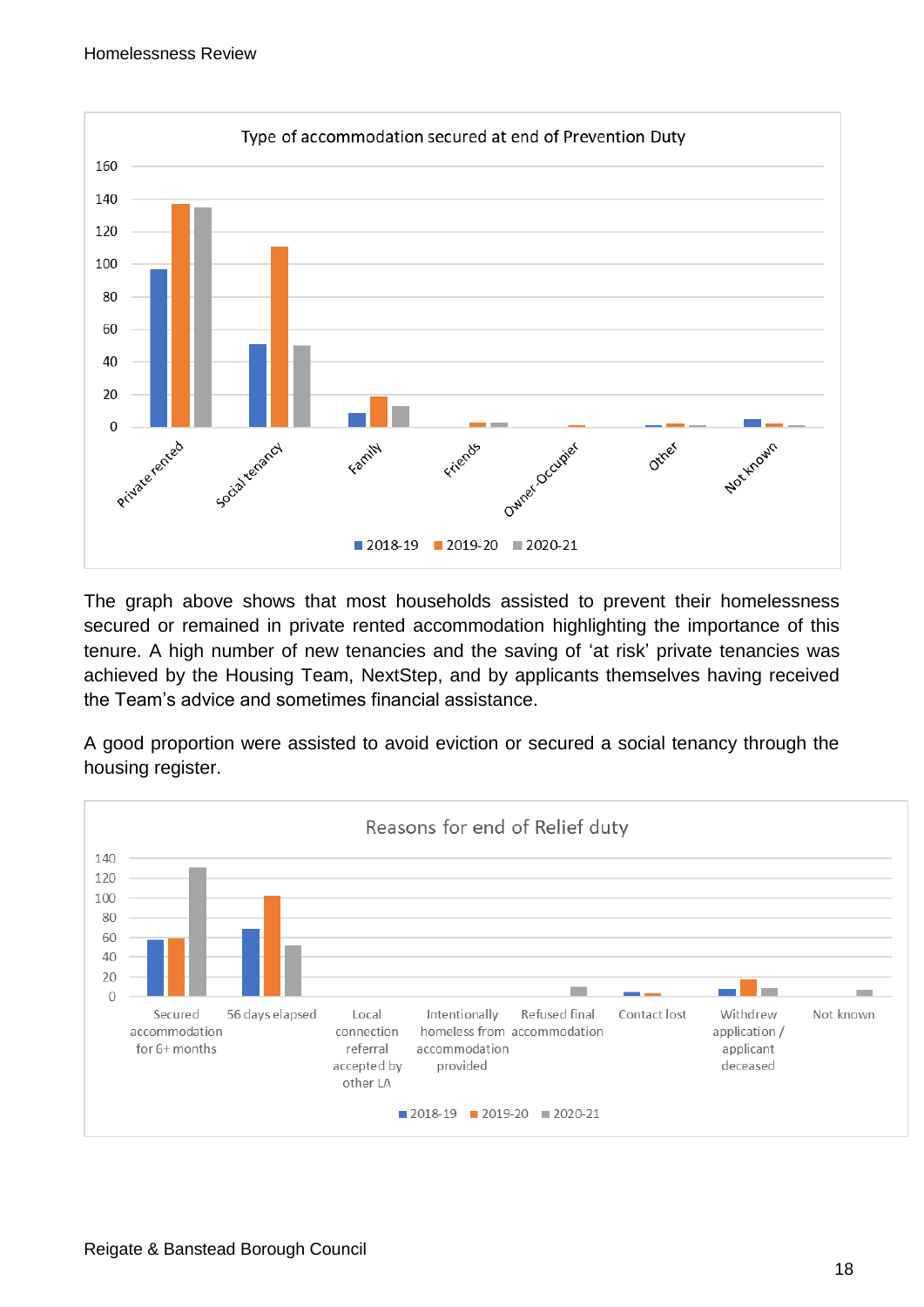The reasons for end of a relief duty differ from the prevention duty due to their different circumstances, with relief applicants in more acute need. The 2020/21 period shows more than a 50 percent increase in relief duties ending by the securing of accommodation in comparison to the previous two years. The increased numbers of tenancies in 2020/21 reflect the fact more single people approached as a result of the 'Everyone In' initiative which particularly assisted single people in insecure housing or at risk of or rough sleeping. The Council received additional government funding to assist single people and could therefore help with meeting the costs of securing private housing.



Over half of all prevention and relief duties that ended during 2018-21 secured private rented accommodation. More private rented tenancies were secured for prevention duty cases than relief duty cases. The social rented sector assisted a third of all households, these were households who had already joined and been waiting on the register for some time.

Looking in more detail at the type of accommodation secured by relief duty cases, whilst the securing of private tenancies accounted for 46 percent of successes, securing a supported housing placement accounted for 22 percent of outcomes, followed by 13% securing a social housing tenancy. This reflects the higher numbers of people with support needs being assisted at the relief duty.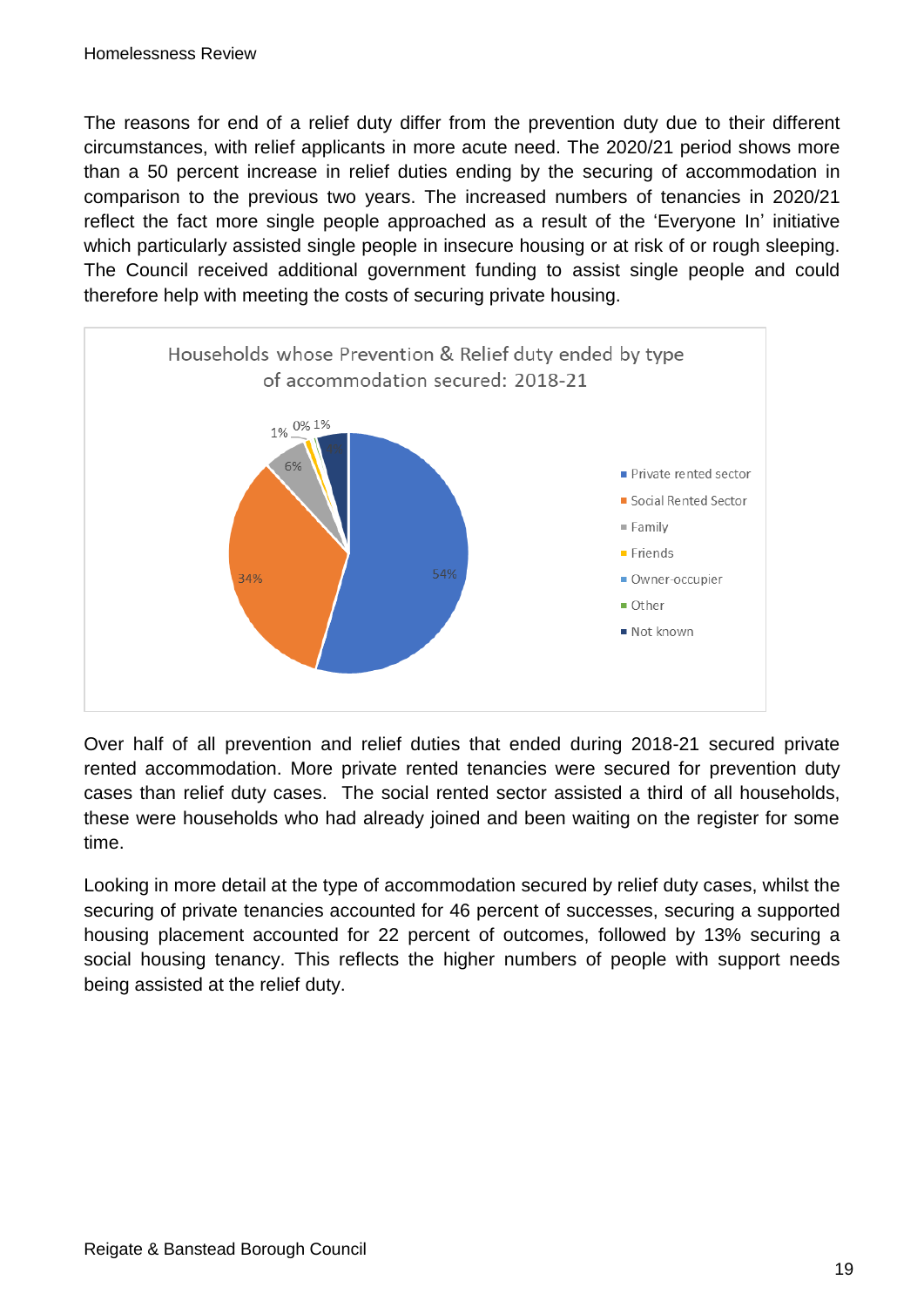#### **Main duty**



At the point the relief duty ends a decision is made by the Council on the main duty owed to each household. During 2018-21 a total of 241 decisions were taken and a main duty accepted to 188 households. Much smaller numbers, were found to be either in priority need and intentionally homeless or homeless with no priority need. Only four households were found to be not homeless. Looking at the numbers accepted in each of the last three years, in the first year of the HRA 68 final duties were accepted, rising to 73 in 2019/20 and declining to 47 in 2020/21. This decline is linked to the particular impacts of temporary legislation during the Pandemic impacting on notice periods and evictions as well as court closures.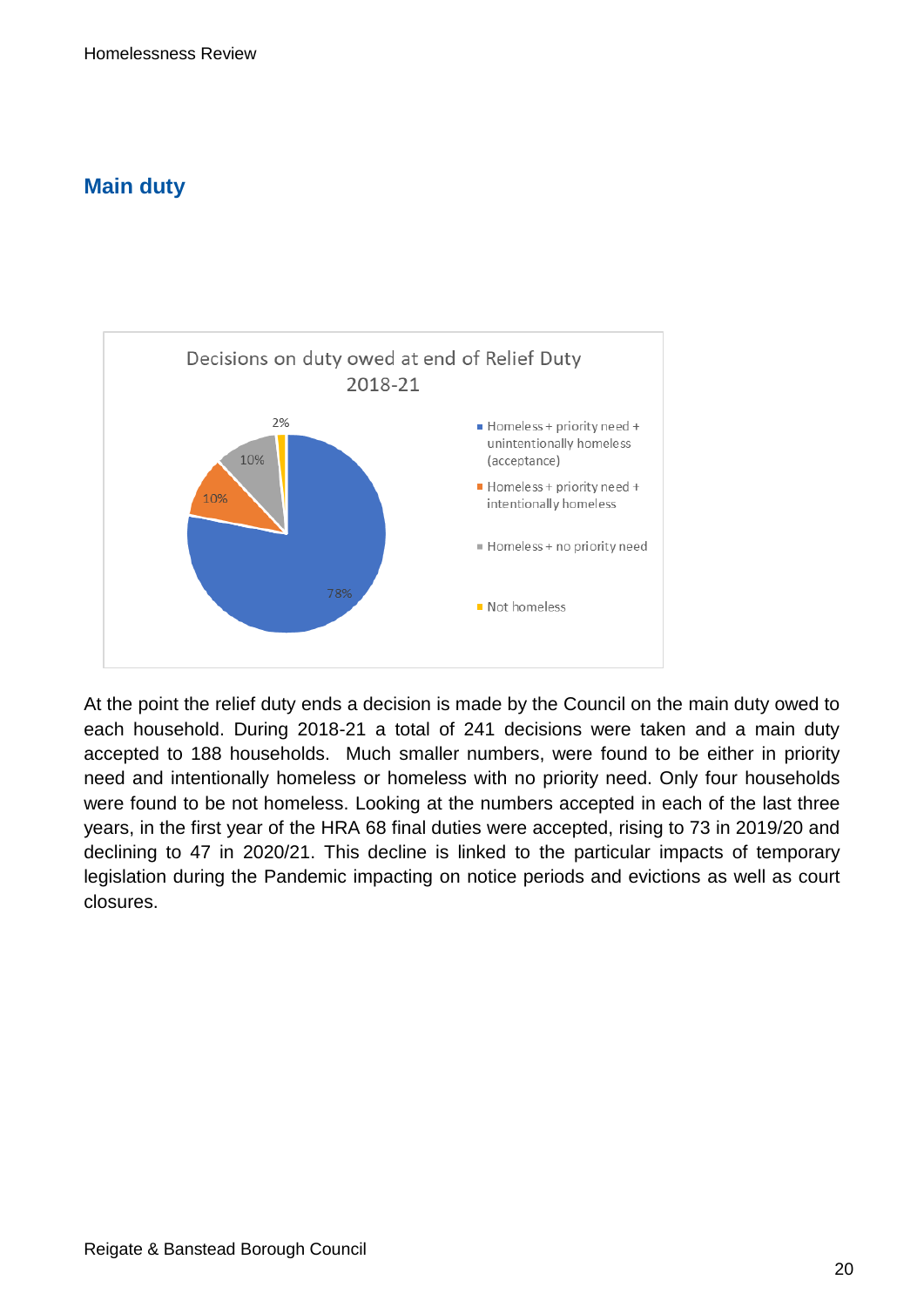

Looking in more detail at the household type to whom a main homelessness duty was accepted, 132 equating to 70 percent of the total, were households with dependent children. Despite mental health being the most common reported support need this priority need accounted for 10% of main duty cases.



Almost all households owed a main housing duty during 2018-2021 were placed in band H of the Housing Register and were made and accepted an offer of a social housing tenancy. Only two households declined this offer in 2020-21.

Furthermore, in 2020-21 more households accepted a private rented sector offer reflecting the higher numbers of single people approaching as homeless during this unusual year, the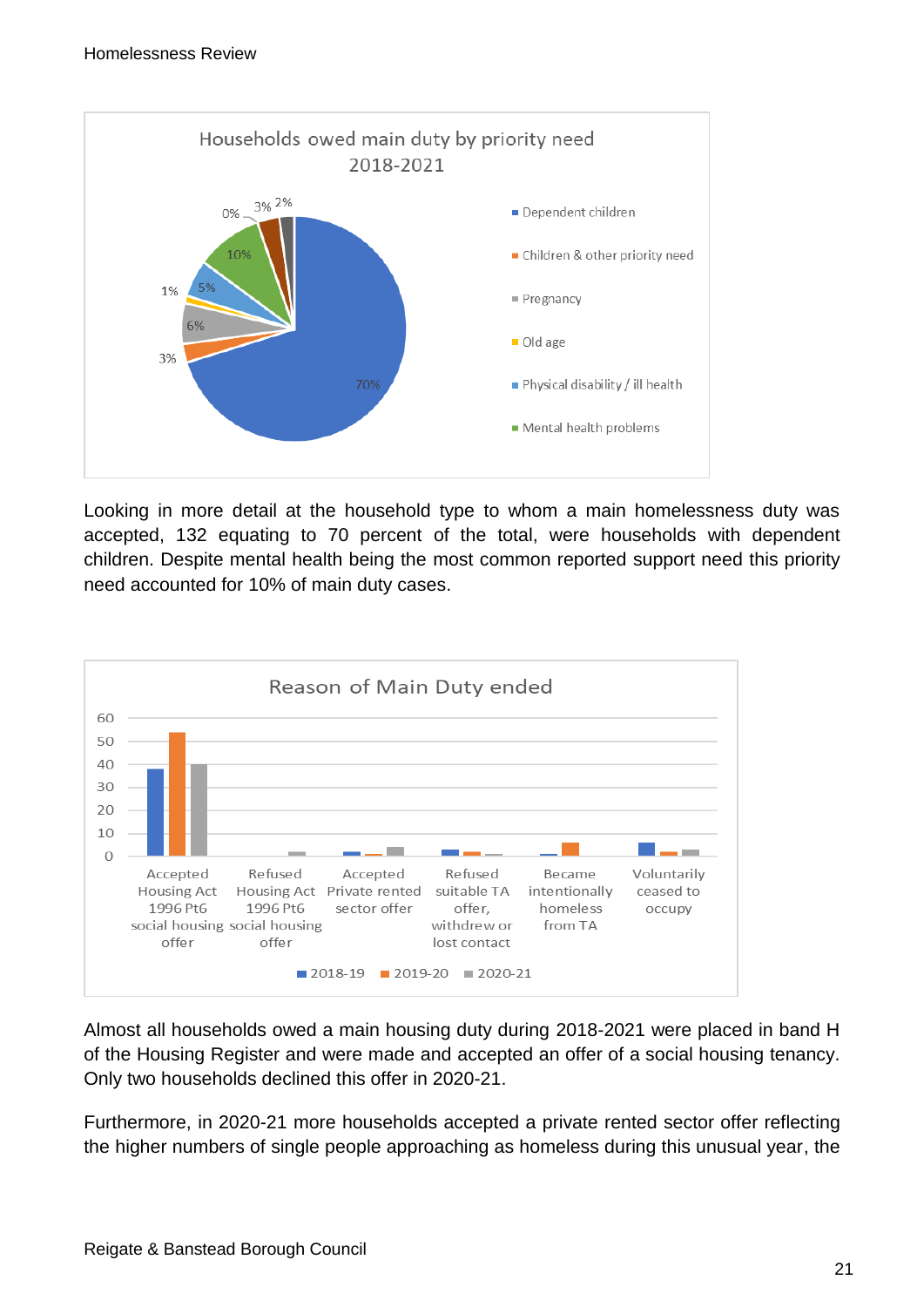efforts of the Housing Team and applicants to secure private rented accommodation and additional government funding targeted at single people.

# <span id="page-21-0"></span>**Rough Sleepers**

Looking at street homelessness, based on the information received from various agencies on any given night, we estimate there to be a couple of people sleeping rough at any given time. Members of the public are encouraged to report any sightings to Streetlink. These notifications are overseen by East Surrey Outreach Service (ESOS). ESOS locates individuals, makes contact and helps them access an assessment bed as appropriate or other services whilst working closely with the Housing Team. During 2019/20 ESOS received 78 Streetlink alerts and 143 alerts in 2020/21. In terms of direct referrals from agencies, ESOS received around 67 referrals in 2019/20 and 100 referrals in 2020/21.

Generally, the street rough sleepers in the borough tend to be those who have migrated from the London area, or via Gatwick airport. Some are people we have had previous contact with or have assisted with accommodation in the past.

Government guidelines state that a count of street rough sleepers is not required where it is estimated there are less than 10 rough sleepers in a borough / district. However, each year all the Surrey authorities undertake a count in November, this is either an estimate or a street count. Reigate and Banstead usually undertakes a street count, we record on average 2-3 rough sleepers during this snapshot.

Rough sleeping also includes people who are of no fixed abode, so called sofa surfers, those in and out of prison or other institutions or leading chaotic lifestyles. Some of these individuals may find themselves street homeless for short periods. Our data analysis of the last three years shows a total of 62 percent of relief duties were for single people accounting for 334 duties. There is a gender split within this single cohort with males accounting for 70 percent of this single group and a lower proportion of females at 30 percent. Of these relief duties 13 percent reported they were of no fixed abode, 8 percent rough sleeping, and 9 percent homeless on leaving an institution, this is typically prison. The data recorded on support needs also highlights the high proportion of support needs around history of rough sleeping, repeat homelessness alongside other support needs. Many of the single people staying with friends or family usually with insecure arrangements are also vulnerable to homelessness and risk of rough sleeping.

# <span id="page-21-1"></span>**Housing Register**

The Housing Register is a list of households with a housing need waiting for an allocation of social housing in the borough of Reigate & Banstead. The Council is a non-stock holding local authority all properties are owned and managed by various housing associations. We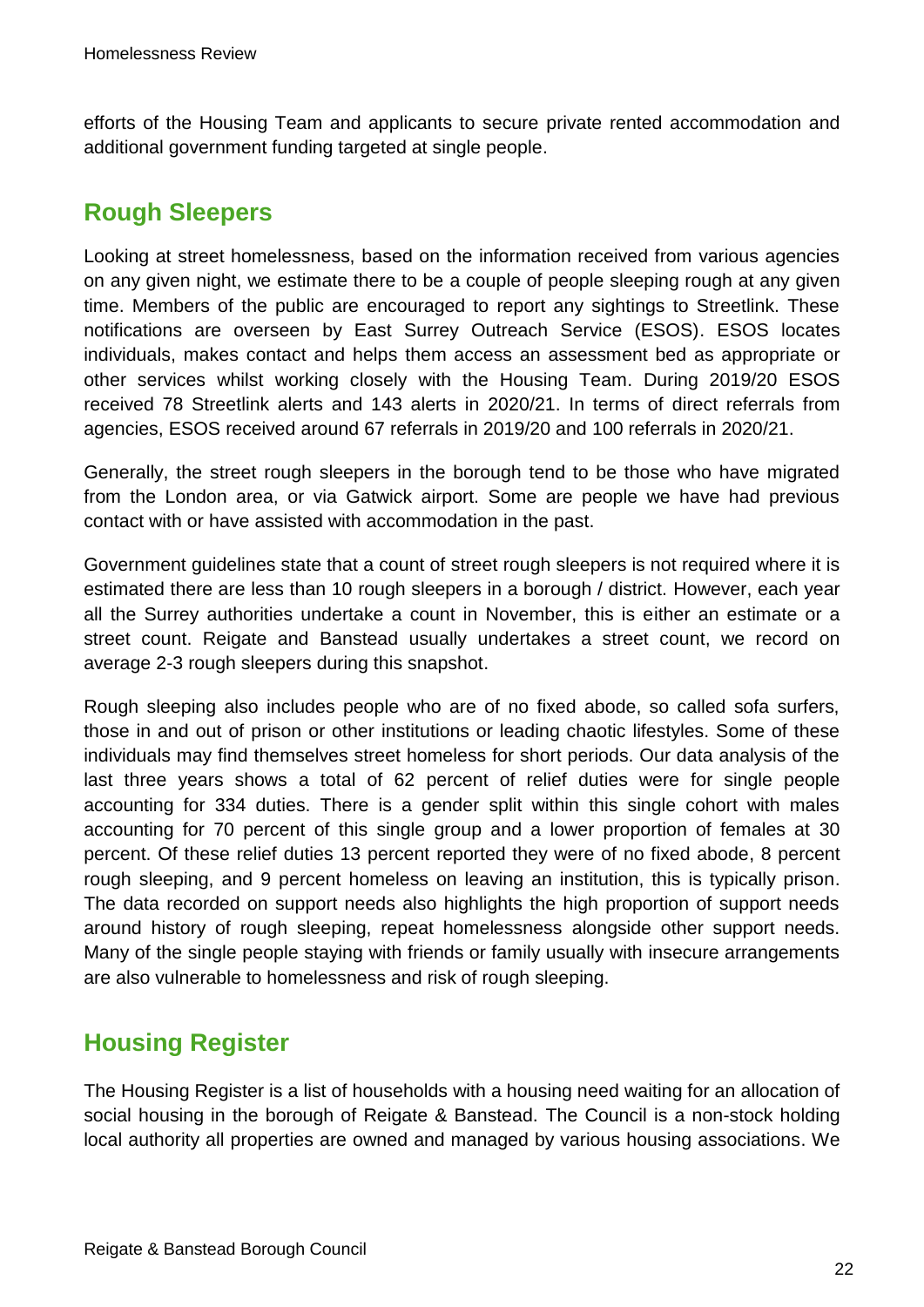have the right to nominate households to a minimum of 75% vacant homes and in reality, local stockholders tend to offer a higher proportion of vacant homes to the Council.

Applications are split into those waiting to move into the social rented sector and those already in social housing who need to transfer. Each application is assessed and placed into one of five bands (A-D or H) to reflect the level of housing need. In many cases, applicants making a community contribution through employment, volunteering or studying will be placed in a higher priority band than those who are not.

The Council operates an online choice-based lettings system called HomeChoice. Most homes are advertised on the HomeChoice website where they are prioritised for one or more priority bands. Applicants can place bids on homes they would like to live in. After close of advertising, bids are assessed and placed in application effective date order. The successful bidder is nominated to the social landlord.

Not all homes are advertised, direct offers are made to band A and band H households, these are households in acute housing need or with specific accommodation requirements. There is a very limited supply of social housing in the borough and demand surpasses the supply.



After a drop in the number of applicants on the register during 2017-19, applications have increased. This has created more housing pressure and increased the waiting time on the register for each household. One of the impacts of the Pandemic has been an increase in numbers of households applying to join the Register as households faced reduced incomes, loss in earnings or redundancy.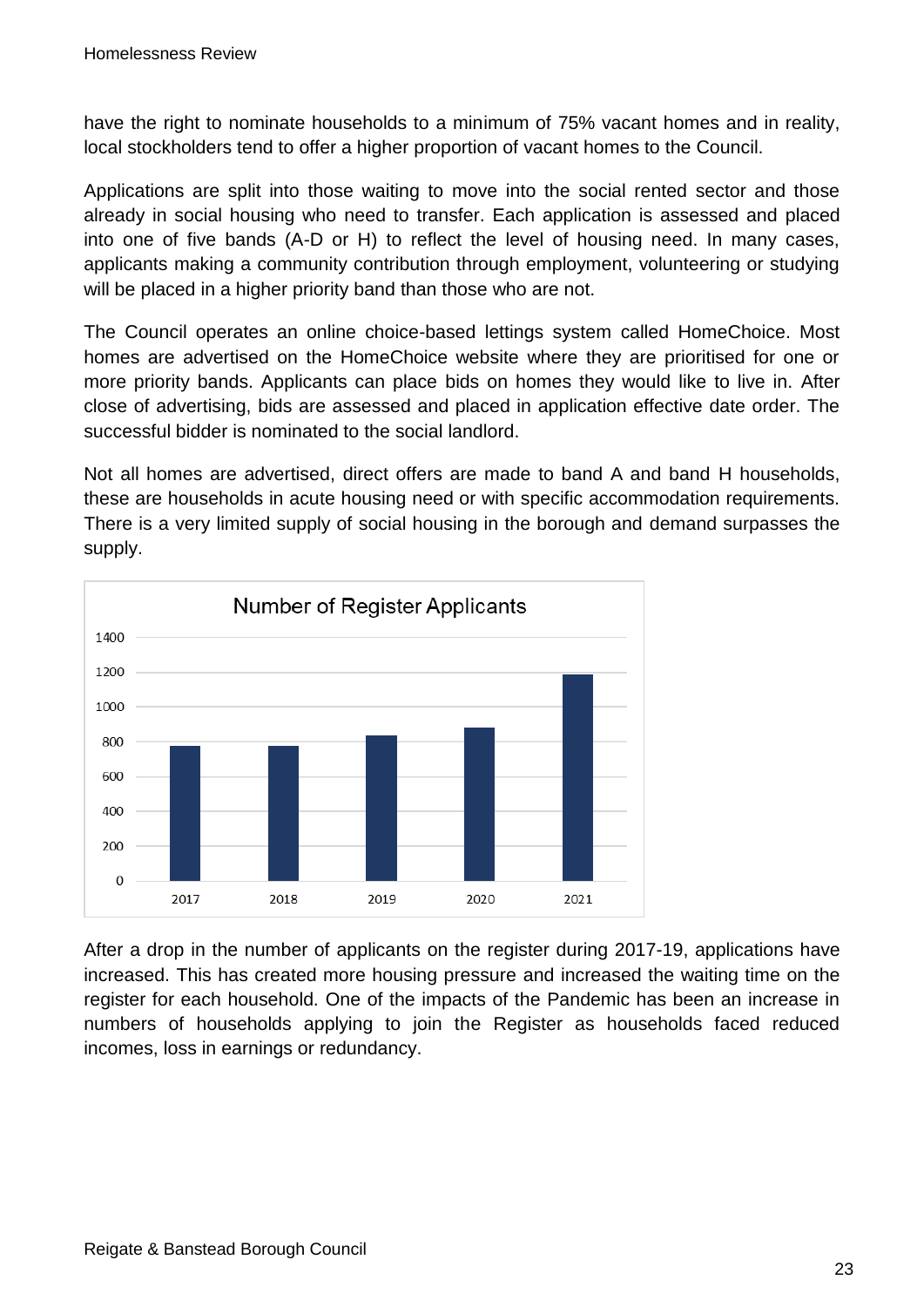

Over the last 5 financial years, the need by size of property has broadly remained stable. The majority of demand is for 2 bed properties and the least demand is for 4+ bed properties. Despite the relatively small numbers of households in need of 4+ bed homes, the wait time is longer for this group because there is a very limited supply.



The graph above shows that in 2020/21 the lowest number of applicants were accommodated through the Housing Register into social housing tenancies. The decrease reflects the effects of Pandemic on numbers homes becoming vacant and a temporary slowing down in turn-around times for properties that became vacant.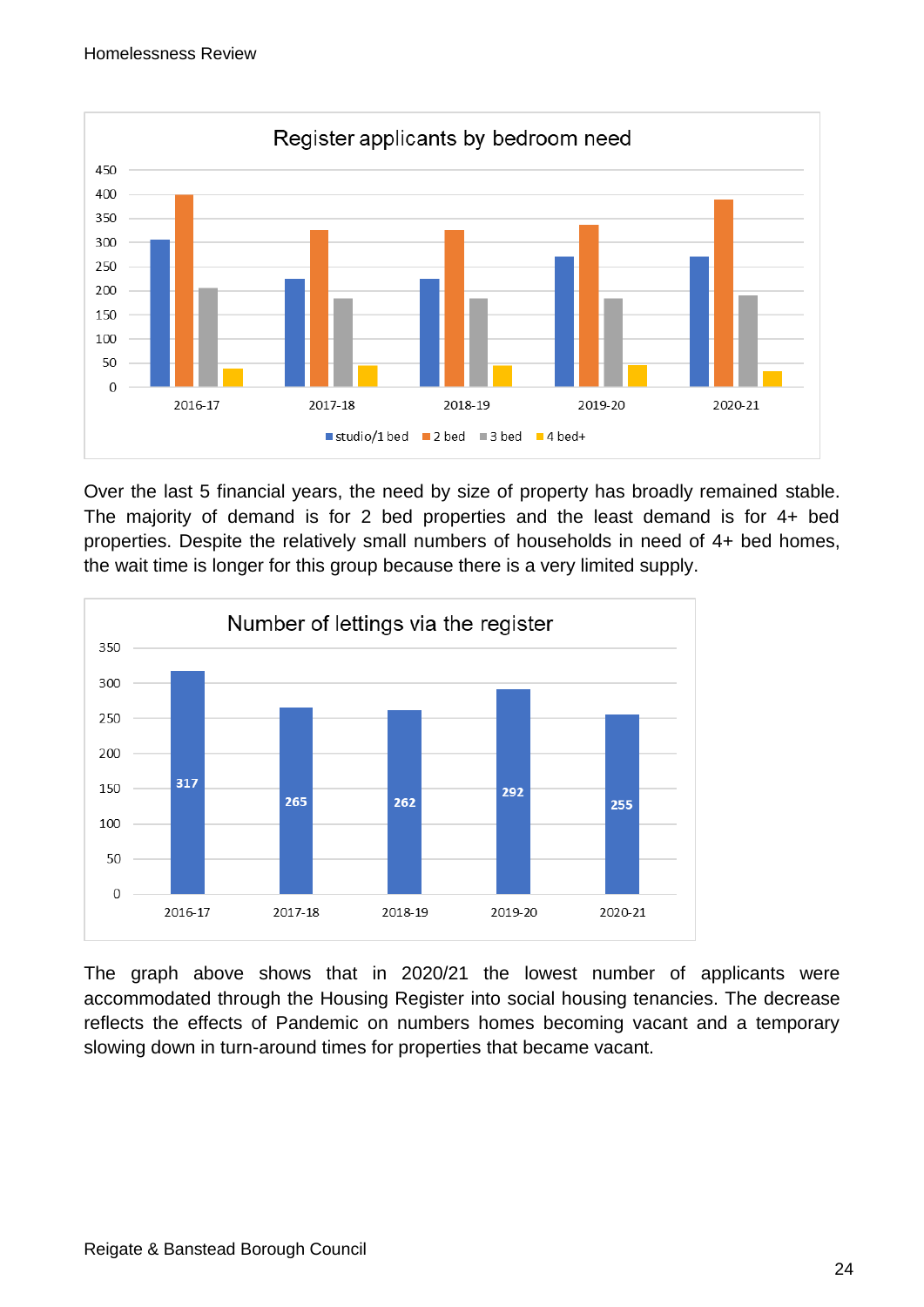

The graph above shows that over the last 5 financial years, the most common letting is to studio/1 bed or 2 bed properties. This reflects the available social housing stock in the borough, with a higher proportion of smaller homes than larger family homes and also reflects the flow of households through the stock as household size changes. The highest number of lettings took place in 2016-17 after this time they have reduced slightly. During 2020/21 the number of three bedroom or larger homes available for letting reduced even further and the waiting time for larger homes has lengthened.

## **Band H**

Band H applicants are high priority homeless households to whom the Council has accepted a duty to accommodate.